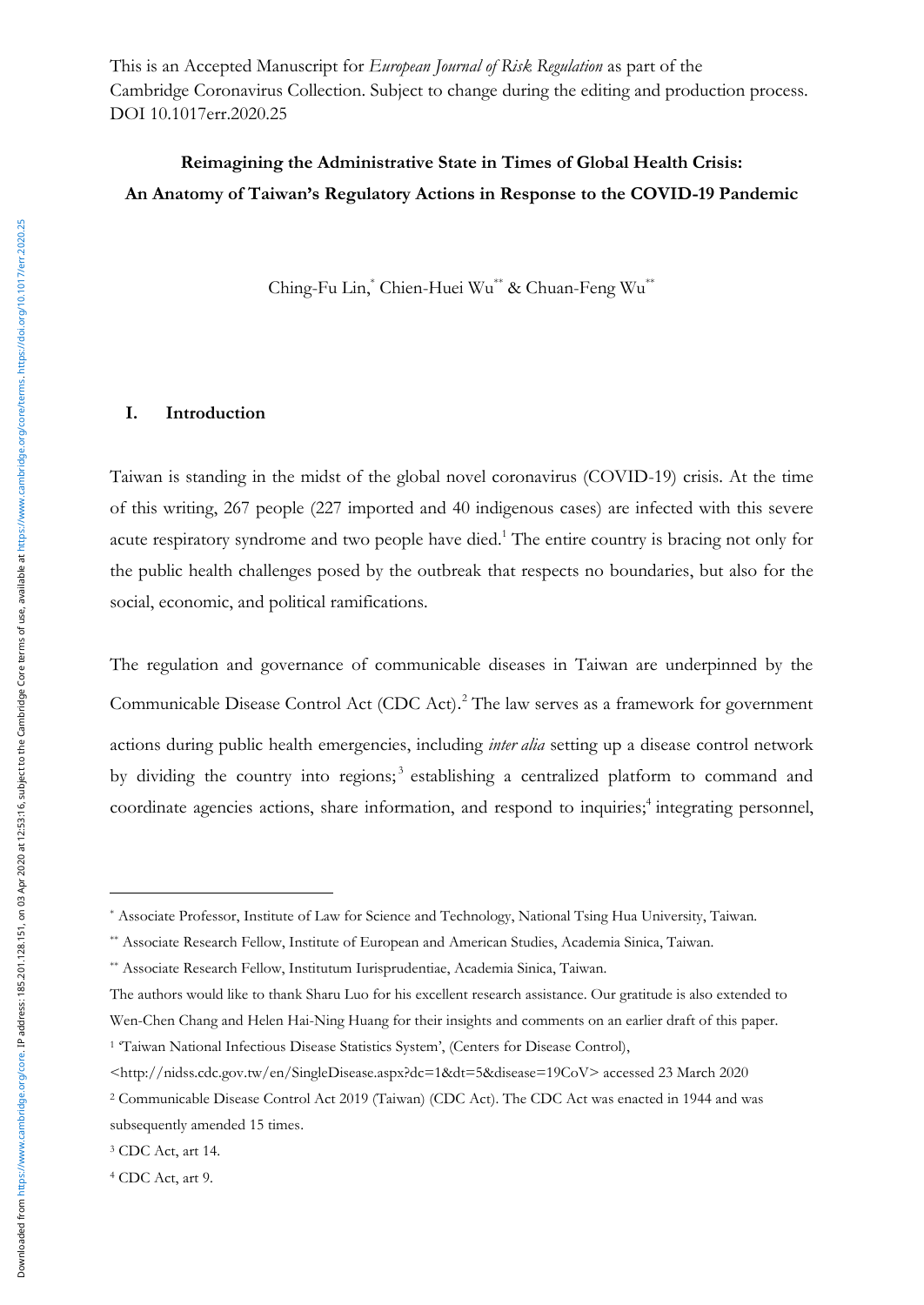facilities, and resources in preparation for outbreaks;<sup>5</sup> issuing voluntary and mandatory isolation orders;<sup>6</sup> and implementing border restrictions.<sup>7</sup> A closer look at the legislation as well as more recent developments suggests an explicit institutional design choice that upholds technocracy and delegates significant authority and broad discretion to health experts in the Executive Branch to steer the country in times of emergency, entrenching an administrative state<sup>8</sup> in this young democracy.

In January of this year, when China decided to lock down Wuhan due to COVID-19, Taiwan took an exceptionally precautionary approach based on three major factors:<sup>9</sup> Taiwan's decadeslong exclusion from the international health community without World Health Organization (WHO) membership/observership and access to other arms of the United Nations (UN);<sup>10</sup> traumatic experiences during the 2003 Severe Acute Respiratory Syndrome (SARS) outbreak, where regulatory failure led to a wave of reforms;<sup>11</sup> and the island's geographical proximity to and

 $\overline{a}$ 

<https://papers.ssrn.com/sol3/papers.cfm?abstract\_id=1301164&fbclid=IwAR3t8R5gRc\_P2vSqbVPGNgfMLM2 6zunzMm2tBMR6QfsdJfw26wAakhOw4yo> accessed 24 March 2020.

<sup>9</sup> See, generally, Hao-Yuan Cheng et al., 'Initial Rapid and Proactive Response for the COVID-19 Outbreak— Taiwan's Experience' (2020) JFMA <https://doi.org/10.1016/j.jfma.2020.03.007> accessed 26 March 2020. <sup>10</sup> Don Shapiro, 'Taiwan Shows Its Mettle in Coronavirus Crisis, While the WHO is MIA' (*Brookings*, 19 March 2020), <https://www.brookings.edu/blog/order-from-chaos/2020/03/19/taiwan-shows-its-mettle-in-coronavirus-crisiswhile-the-who-is-mia/> accessed 21 March 2020; Gerrit van der Wees, 'Taiwan and the World Health Assembly' (*The Diplomat*, 10 May 2016) <https://thediplomat.com/2016/05/taiwan-and-the-world-health-assembly/> accessed 21 March 2020; Huileng Tan, 'Taipei Lashes Out at China for Blocking Taiwan's Access to the World Health Organization' (CNBC, 6 February 2020) <https://www.cnbc.com/2020/02/06/coronavirus-taiwan-lashes-out-atchina-for-blocking-who-access.html> accessed 24 March 2020; 'China's Taiwan Policy Hurts World Health' (*WSJ*, 13 February 2020) <https://www.wsj.com/articles/chinas-taiwan-policy-hurts-world-health-11581618021> accessed 24 March 2020.

<sup>11</sup> Kow-Tong Chen et al., 'SARS in Taiwan: An Overview and Lessons Learned' (2005) 9(2) IJID 77; 'Record SARS toll in Taiwan After WHO Alert' (*The Irish Times*, 22 May 2003) <https://www.irishtimes.com/news/record-sarstoll-in-taiwan-after-who-alert-1.478506> accessed 21 March 2020; Emma Graham-Harrison, 'Experience of SARS a Key Factor in Countries' Response to Coronavirus' (*The Guardian*, 15 Mar 2020)

<sup>5</sup> CDC Act, art 17.

<sup>6</sup> CDC Act, art 44.

<sup>7</sup> CDC Act, arts 44 and 58-61.

<sup>8</sup> Gary Lawson, 'The Rise and Rise of the Administrative State' (1994) 107 HLR 1231; Howard E McCurdy and David H Rosenbloom (eds), *Revisiting Waldo's Administrative State: Constancy and Change in Public Administration* (GUP 2006); Armin Von Bogdandy et al. (eds), *The Max Planck Handbooks in European Public Law Volume I: The Administrative State* (OUP 2017). See also Ngok Ma, 'SARS and the Limits of the Hong Kong SAR Administrative State' (2004) 28(1) AP 99; Eric A Posner and Adrian Vermeule, 'Crisis Governance in the Administrative State: 9/11 and the Financial Meltdown of 2008' (2008)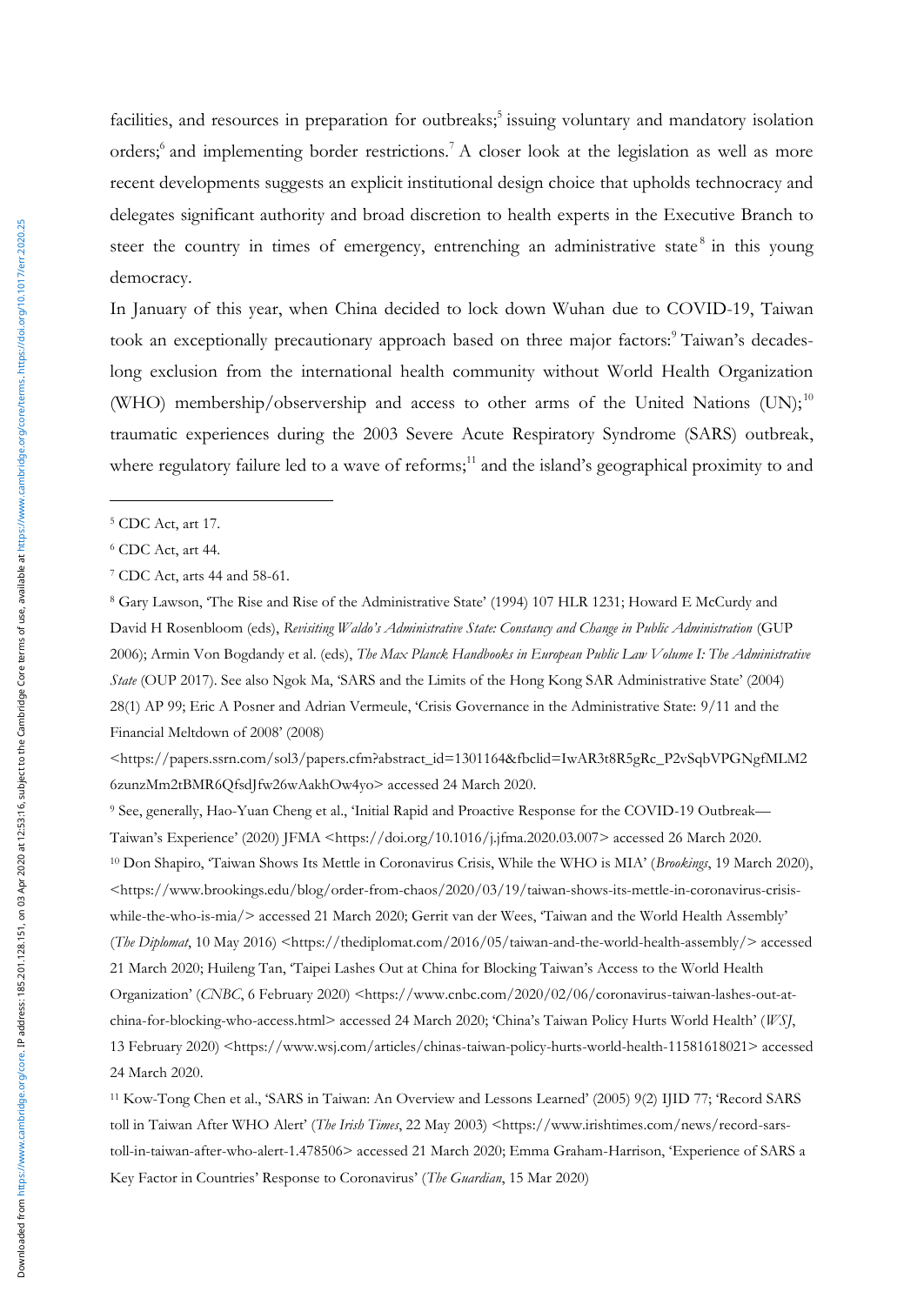geopolitical suspicion about China. Because international exclusion has prevented Taiwan from benefitting through information-sharing and collective efforts underpinned by the multilateral WHO framework,<sup>12</sup> the country has developed a 'self-help' approach in countering possible public health threats, which has partly resulted in a heavy reliance on technocratic decisionmaking.<sup>13</sup> This sense of exclusion and the need for 'self-help' was strengthened by bitter SARS experiences, when the WHO offered limited help.<sup>14</sup> During the SARS outbreak, Taiwan lost 73 lives, had hundreds of its citizens hospitalized, and experienced the controversial lock-down of Ho-Ping Hospital in Taipei,<sup>15</sup> such a history has prompted Taiwan to take a highly precautionary approach. Furthermore, COVID-19 and SARS share the same origin, China, and everything related to China seems controversial in Taiwan (even more so after the current administration took power in 2016) because of the complex historical, social, economic, and political relationship between the two countries. China earned a track record for concealing information during the SARS outbreak,<sup>16</sup> and it is widely believed in Taiwan that China has done the same

<https://www.theguardian.com/world/2020/mar/15/experience-of-sars-key-factor-in-response-to-coronavirus> accessed 21 March 2020; Grady McGregor, 'SARS Taught Taiwan How to Contain the Coronavirus Outbreak' (*Fortune*, 15 March 2020) <https://fortune.com/2020/03/15/coronavirus-taiwan-cases-response/> accessed 21 March 2020.

<sup>12</sup> Eric Li-Luan Chu, 'The World Can Benefit From Taiwan's WHO Participation' (*The Diplomat*, 11 February 2020) <https://thediplomat.com/2020/02/the-world-can-benefit-from-taiwans-who-participation/> accessed 21 March 2020; Natasha Kassam, 'As Wuhan Virus Spreads, Taiwan Has No Say at WHO' (*Foreign Policy*, 22 January 2020) <https://foreignpolicy.com/2020/01/22/china-health-coronavirus-wuhan-virus-spreads-taiwan-no-say-who/> accessed 21 March 2020; Michelle Yun, 'How Taiwan is Containing Coronavirus - Despite Diplomatic Isolation by China' (*The Guardian*, 13 March 2020) <https://www.theguardian.com/world/2020/mar/13/how-taiwan-iscontaining-coronavirus-despite-diplomatic-isolation-by-china> accessed 21 March 2020; Ben Blanchard, 'Taiwan Says It Didn't Need China's Permission for WHO Meeting' (*Reuters*, 12 February 2020)

<https://www.reuters.com/article/us-china-health-taiwan/taiwan-says-it-didnt-need-chinas-permission-for-whomeeting-idUSKBN2060JZ> accessed 24 March 2020.

<sup>13</sup> Taiwan's huge foreign reserve is also reflective of this 'self-help' approach. Joshua Kurlantzick, 'Can the U.S. Emulate Asia's Coronavirus Response?' (CFR, 18 March 2020) <https://www.cfr.org/in-brief/can-us-emulate-asiascoronavirus-response> accessed 23 March 2020; Hilton Yip, 'Fear of China Made Taiwan a Coronavirus Success Story' (*Foreign Policy*, 16 March 2020), <https://foreignpolicy.com/2020/03/16/taiwan-china-fear-coronavirussuccess/> accessed 21 March 2020.

<sup>14</sup> Graham-Harrison (n 11); McGregor (n 11).

<sup>15</sup> Chen (n 11) 82; Arthur Yi Ming Chen, 'The 2003 SARS Outbreaks in Taiwan' in Yichen Lu et al. (eds), *Emerging Infections in Asia* (Springer 2008).

<sup>16</sup> Yanzong Huang, 'The SARS Epidemic and Its Aftermath in China: A Political Perspective' in Stacey Knobler et al. (eds), *Learning from SARS: Preparing for the Next Disease Outbreak* (NAP 2004).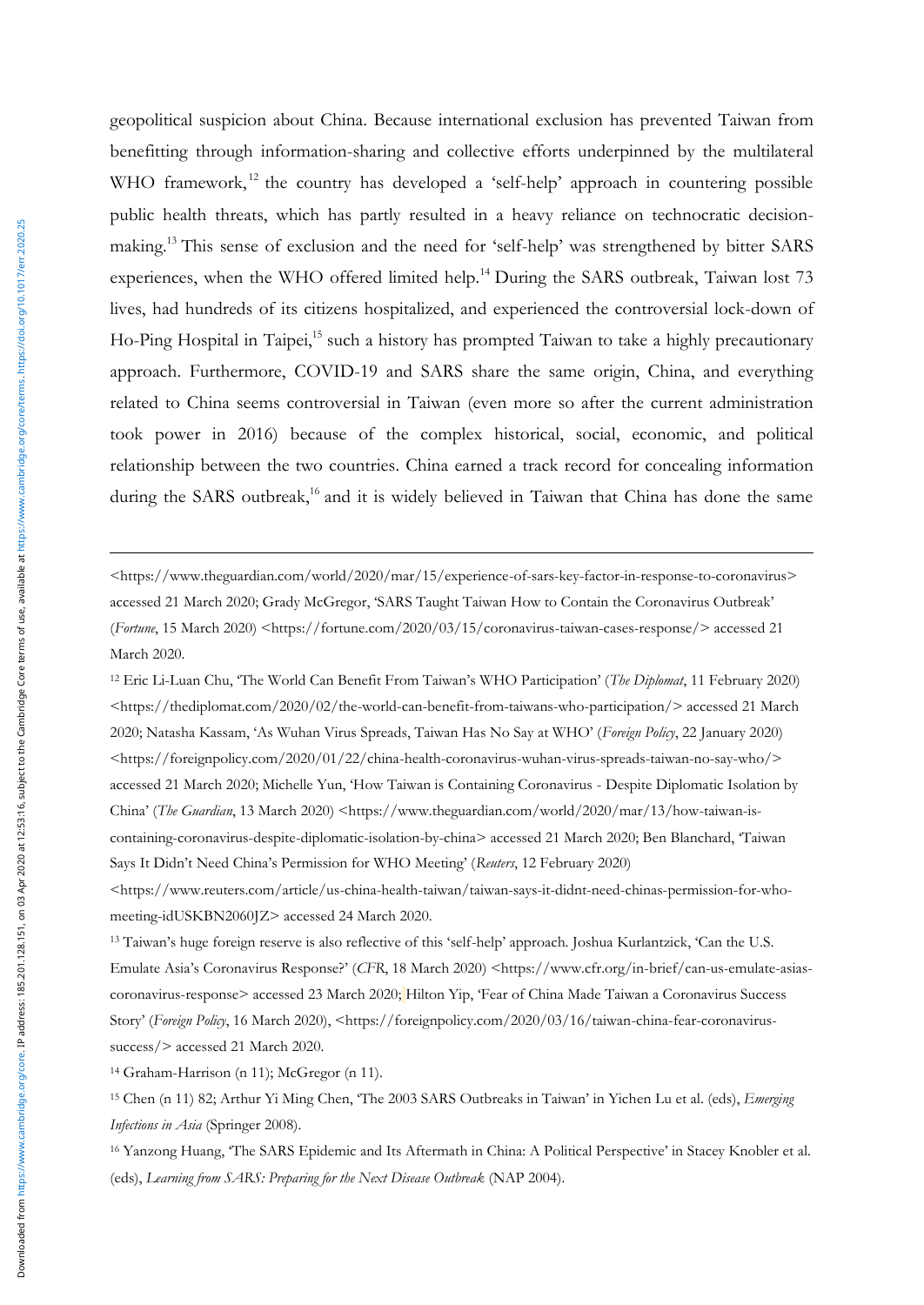regarding COVID-19. Economically, Taiwanese enterprises invest intensively in Wuhan and other provinces in China, which results in frequent travel between the two countries. Socially, a number of Taiwanese marry Chinese citizens, and the Lunar New Year is a time for family reunions, which may have contributed to virus transmission from China to Taiwan. Finally, and most importantly, the current administration in Taiwan is suspicious about China, which means it to take a sober look at the information and news released by China and to take a precautionary approach in countering COVID-19.

However, Taiwan's proactive and precautionary response to COVID-19 might at the same time pose a threat to this young democracy. The critical issue here is how a constitutional democracy survives a public health emergency with the unprecedented magnitude of COVID-19. To be sure, governments worldwide have adopted a wide range of regulatory measures,  $17$  such as social distancing and stay-home orders,  $18$  mass testing,  $19$  contact-tracing and surveillance,  $20$  the shuttering of non-essential services,<sup>21</sup> and even border closures and national shutdowns.<sup>22</sup> The legality and legitimacy of such regulatory actions may be examined pursuant to different norms and standards underlying a country's respective political system, legal tradition, and social context. On the one hand, an emergency calls for stronger and swifter governmental actions to safeguard public health and national security in a manner that may not allow sufficient time for

<sup>&</sup>lt;sup>17</sup> It should be noted that despite an observable convergence in adoption of measure, a distinct contrast between Asian and Western countries can be observed regarding the pace of adoption, while Asian countries that closely experienced the SARS outbreak were generally quick to react (Hong Kong, Singapore, South Korea, and Taiwan), Western countries have only adopted more restrictive measures until recently.

<sup>18</sup> See, e.g., Dom Calicchio, 'Lockdowns, Stay-at-home Policies Multiply as Coronavirus Cases, Deaths Mount' (*Fox New*, 21 March 2020) <https://www.foxnews.com/health/lockdowns-stay-at-home-policies-multiply-as-

coronavirus-cases-deaths-mount> accessed 21 March 2020.

<sup>19</sup> See, e.g., Laura Bicker, 'Coronavirus in South Korea: How 'Trace, Test and Treat' May be Saving Lives' (*BBC*, 12 March 2020) <https://www.bbc.com/news/world-asia-51836898> access 21 March 2020.

<sup>20</sup> See, e.g., Karishma Vaswani, 'Coronavirus: The Detectives Racing to Contain the Virus in Singapore' (*BBC*, 19 March 2020) <https://www.bbc.com/news/world-asia-51866102> accessed 21 March 2020; Helier Cheung,

<sup>&#</sup>x27;Coronavirus: What Could the West Learn from Asia?' (*BBC*, 21 March 2020) <https://www.bbc.com/news/worldasia-51970379> accessed 21 March 2020.

<sup>21</sup> See, e.g., 'Coronavirus: Australia to Close Pubs, Cafes and Places of Worship' (*BBC*, 22 March 2020) <https://www.bbc.com/news/world-australia-51992357> accessed 22 March 2020.

<sup>22</sup> See, e.g., Cheung (n 20); 'Coronavirus: Travel Restrictions, Border Shutdowns by Country' (*Al-Jazeera* 22 March 2020) <https://www.aljazeera.com/news/2020/03/coronavirus-travel-restrictions-border-shutdowns-country-200318091505922.html> accessed 22 March 2020.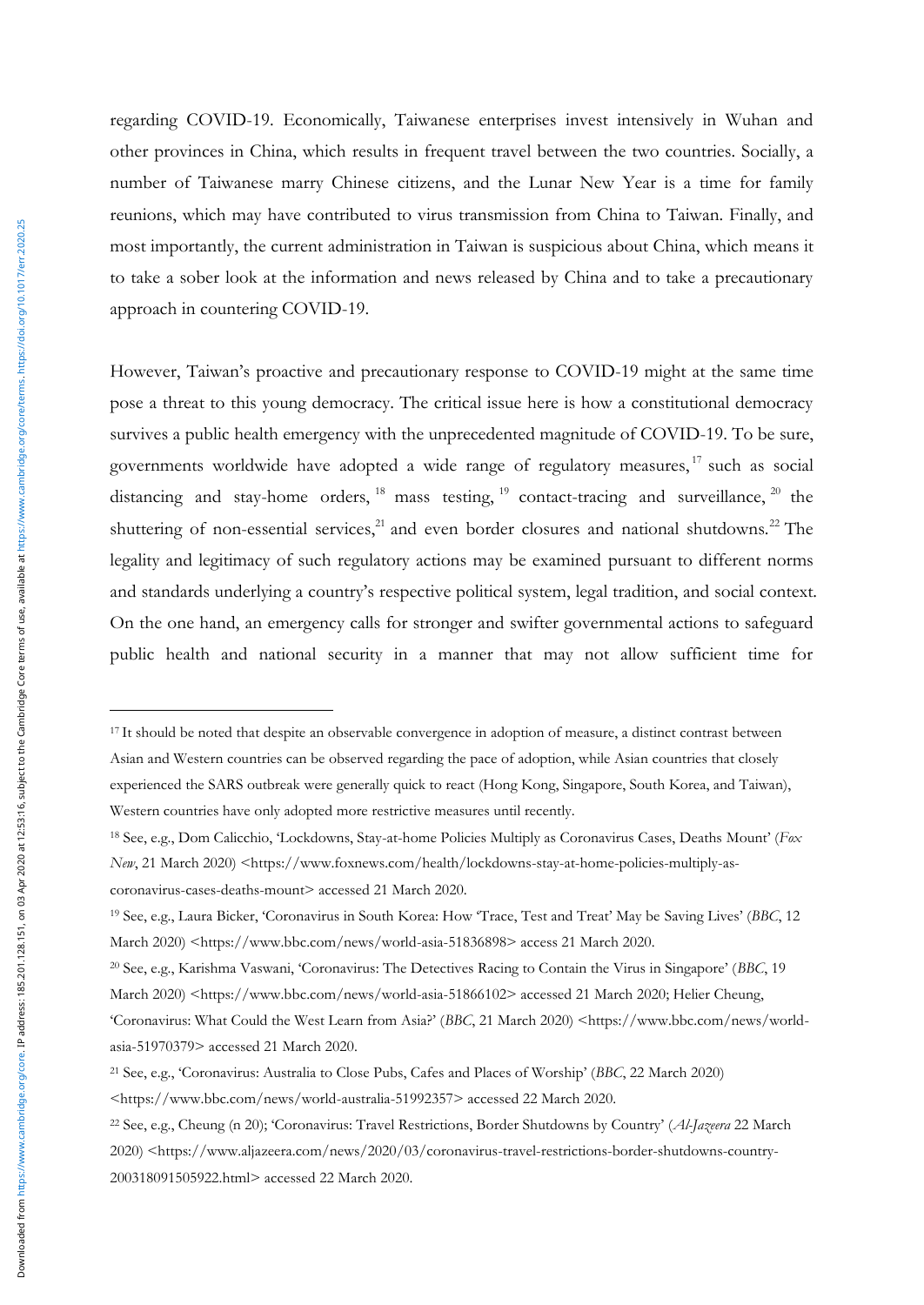parliamentary deliberation or traditional administrative procedures.<sup>23</sup> The urgency to take effective and efficient measures oftentimes justifies a wide margin of executive discretion. On the other hand, measures adopted in times of emergency tend to linger and become normalized. Emergencies frequently serve to expand the power of executive agencies and sideline legislative or even judicial gatekeepers or lead to irreversible harm to fundamental human rights.<sup>24</sup> In Taiwan, among those measures adopted to combat COVID-19, the Special Act for Prevention, Relief and Revitalization Measures for Severe Pneumonia with Novel Pathogens (COVID-19 Special Act) seems to have triggered controversial questions about the bending and even breaking of fundamental human rights and core legal principles. This paper therefore aims to offer an anatomy of Taiwan's regulatory actions taken in response to the global COVID-19 pandemic, assess their implications for risk regulation and governance in a global context, and urge a reimagination of the administrative state in the—hopefully—post-COVID-19 world.

## **II. Taiwan's Regulatory Actions: An Anatomy**

Public health emergencies like COVID-19 usually compel governments to steer, coordinate, and respond with various measures. Taiwan's CDC Act, which was carefully re-evaluated and amended after the SARS outbreak, serves as the primary legal basis.<sup>25</sup> Overall, executive agencies are granted considerable power to adopt various regulatory measures to cope with imminent

<sup>&</sup>lt;sup>23</sup> Emergencies, such as disease outbreaks, natural disasters, or terrorist attacks, often call for considerable discretion conferred to the administrative agencies, resulting in "the hour of the executive" for a legal system. See Filipe Brito Bastos and Anniek de Ruijter, 'Break or Bend in Case of Emergency?: Rule of Law and State of Emergency in European Public Health Administration' (2019) 10(4) EJRR 610, 610.

<sup>&</sup>lt;sup>24</sup> ibid 611-12. See also D Curtin, 'Challenging Executive Dominance in European Democracy' (2014) 77(1) MLR 1; Scott Gabriel Knowles, 'Learning from Disaster?: The History of Technology and the Future of Disaster Research' (2014) 55(4) T&C 773; Adrian Vermeule, *Law's Abnegation: From Law's Empire to the Administrative State* (HUP 2016).

<sup>&</sup>lt;sup>25</sup> For instance, while Taiwan's Constitutional Court upheld all the necessary measures adopted by the government to counter the SARS crisis, the Court also warned that the lack of a reasonable maximum time for compulsory quarantine and the right to appeal should be reassessed and amended under the broader legal framework for

communicable disease control. See Wen-Chen Chang 'Taiwan's Fight against COVID-19: Constitutionalism, Laws, and the Global Pandemic' (*Verfassungsblog on Matters Constitutional*, 21 March 2020)

<sup>&</sup>lt;https://verfassungsblog.de/taiwans-fight-against-covid-19-constitutionalism-laws-and-the-global-pandemic/> accessed 21 March 2020; see also Taiwan Constitutional Court J.Y. Interpretation No. 690 (Sep. 30, 2011) (Interpretation No. 690);Taiwan Centers for Disease Control, 'Prevention Strategies Against Emerging Infectious Disease in Taiwan under Globalization' (2020) 40 AHLR 7.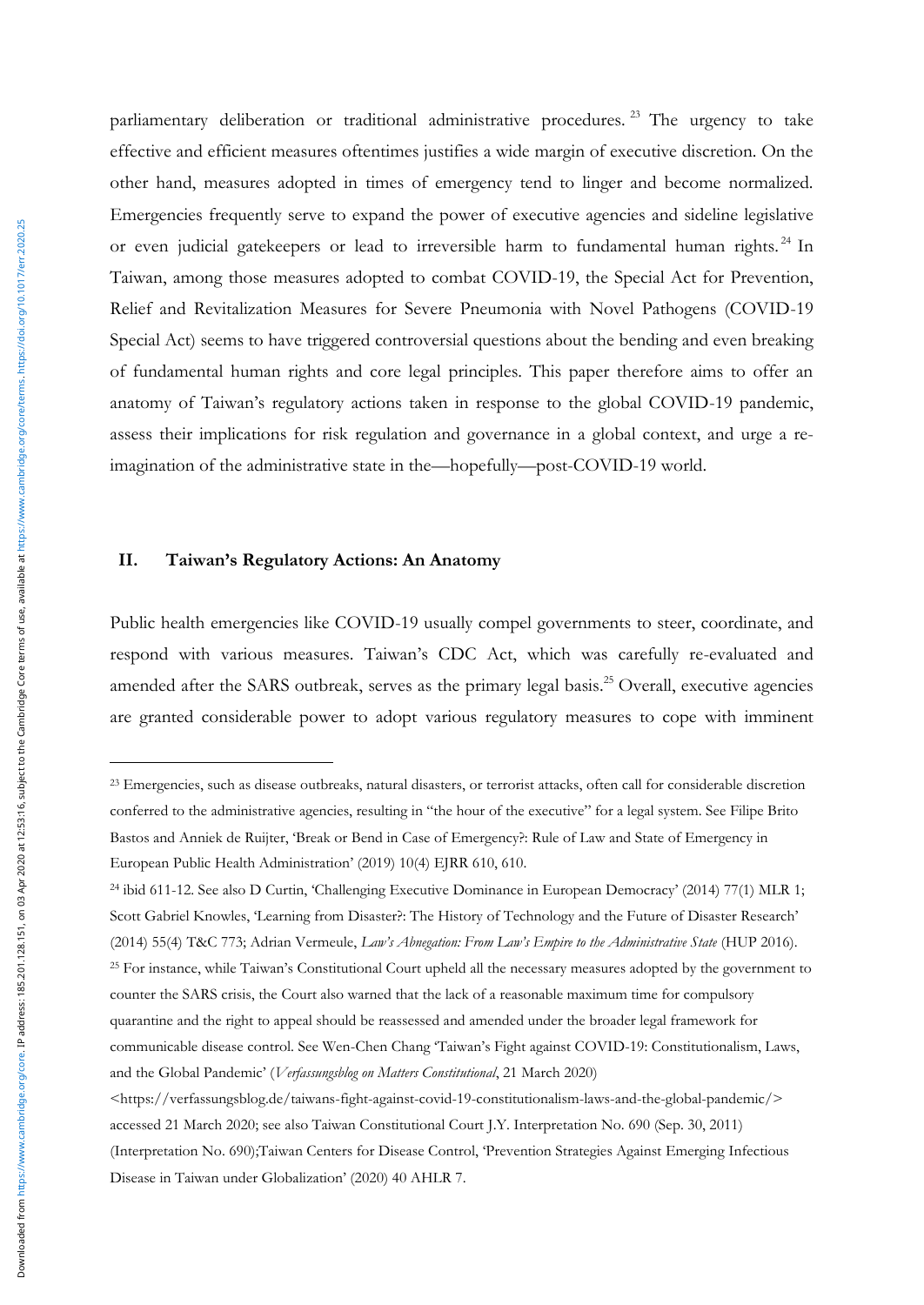epidemics and public health threats, and such agencies enjoy a substantial margin of discretion under urgent circumstances. Yet the government has so far treated the COVID-19 outbreak as a national security issue and has adopted extraordinary interventions reflecting such framing.<sup>26</sup> While these interventions have been largely effective and have garnered majority support from the society, they might also risk breaking fundamental rule of law principles, causing irreversible harms to human rights, and bending the country's constitutional order with lasting and systematic effects.<sup>27</sup> Here, we examine some key measures taken by the government in Taiwan along three essential dimensions of risk regulation, providing an anatomy of Taiwan's actions in its whole-ofsociety and global approach.

## **1. Advanced but Informed Risk Assessment?**

To address a rapidly changing pandemic of global concern, uncertain and dynamic in nature, the right timing for regulatory action is always a guesstimate and can only be evaluated in hindsight. Acting too early and taking excessive precautions risks being criticized *ex post* as paranoid and unduly disrupting the market and society; acting too late may cause irreversible damage and miss the window of opportunity to tackle the problem. Therefore, the key to successful pandemic response is to determine how and when a specific event becomes a public health emergency with limited scientific data.<sup>28</sup> This is by no means an easy task.

Taiwan has learned from its SARS experiences that timely and accurate determinations about a public health emergency may pose a formidable challenge if the roles and responsibilities in the decision-making process are not clearly defined (e.g., tensions and overlapping jurisdiction between local and central governments), and if scientific evidences are inadequate, complicated, or unavailable (e.g., exclusion from the WHO and failure to receive critical information).<sup>29</sup> To

<sup>26</sup> Sarah Hameiri and Lee Jones, *Governing Borderless Threats*, 25-26 (CUP 2015).

<sup>27</sup> Alex Neve, 'Human Rights Muse Remain at the Heart of Our Response to Coronavirus Crisis' (*The Star*, 19 March 2020) <https://www.thestar.com/opinion/contributors/2020/03/19/human-rights-must-remain-at-the-very-heartof-our-response-to-the-coronavirus-crisis.html> accessed 26 March 2020.

<sup>28</sup> See Vincent Rollet, 'Framing SARS and H5N1 as an Issue of National Security in Taiwan: Process, Motivations and Consequences' (2014) 37 Extrême-Orient 141, 144; David P. Fidler, 'To Declare or Not to Declare: The Controversy over Declaring a Public Health Emergency of International Concern for the Ebola Outbreak in the Democratic Republic of the Congo' (2019) 14(2) AJW&IHL&P 287, 320-23.

<sup>29</sup> Shio-Ling Huang, Montoneri Bernard and Hsiu-Hua Huang, 'Mistakes to Avoid in Order to Stop the Outbreak of A New Global Virus: The Case of SARS in Taiwan' (2004) 45 HAR 159, 166.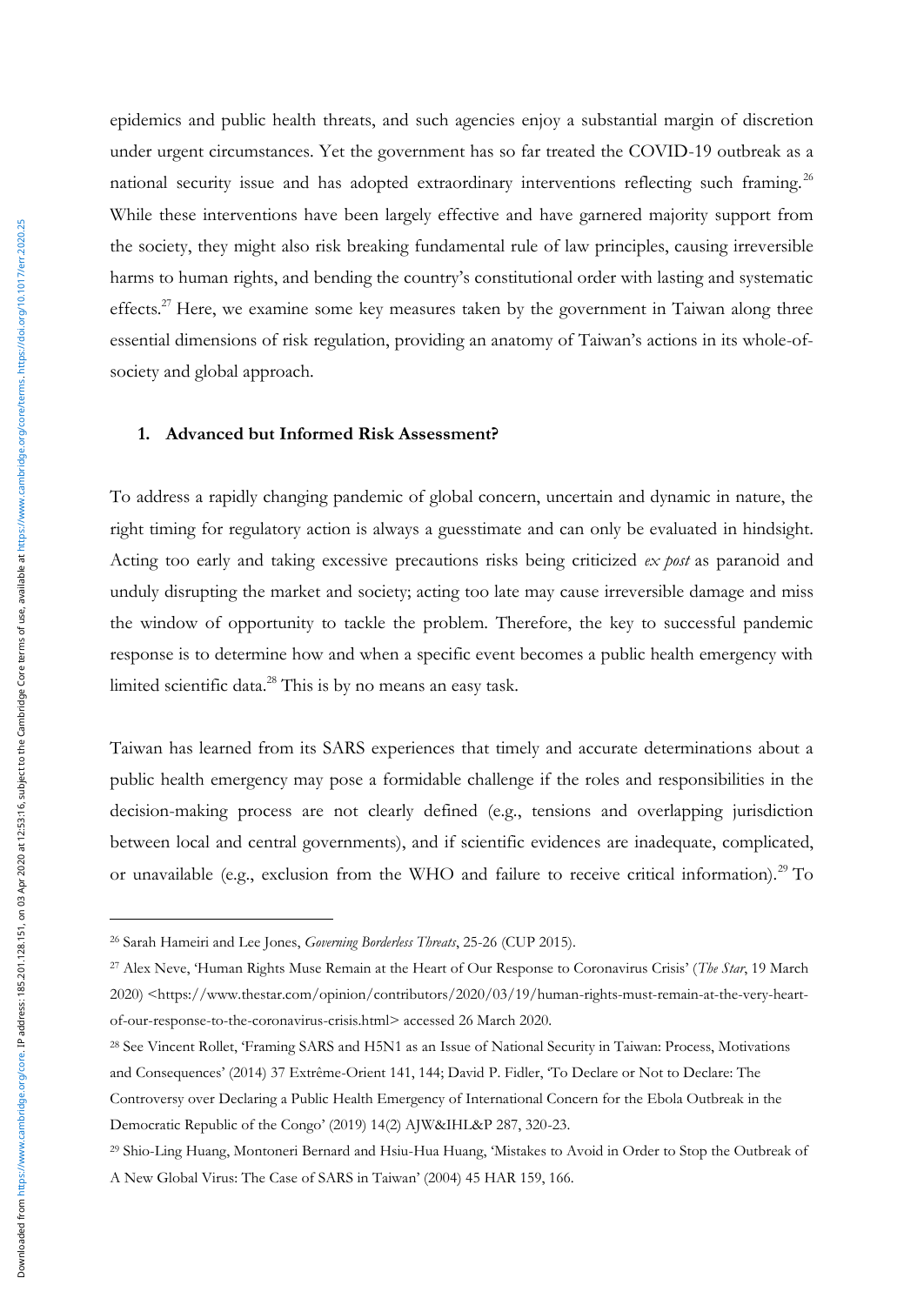establish a unified authority and decision-making process, $30$  the CDC Act in Article 8 grants the Ministry of Health and Welfare, in particular the Centers for Disease Control, the exclusive power and responsibility to determine public health emergencies and announce them with a single voice. This further entrenches the technocratic anchor in Taiwan's legal framework for communicable disease control, which relies heavily on the medical profession, as it has long enjoyed prestigious status in society and has generally been regarded as a trusted expert voice in policymaking.

When the world saw only uncertain signs of mysterious pneumonia cases in Wuhan in December 2019, Taiwan treated them with the utmost urgency.<sup>31</sup> On December 31, 2019, when China silenced doctors from disclosing information, the Taiwanese government warned China and the WHO International Health Regulations (IHR) Contact Points of the danger of human-to-human transmission<sup>32</sup> and began to send officials to board all direct flights from Wuhan and to inspect passengers for fever or pneumonia symptoms, prepared contact tracking and tracing mechanisms, and surveyed the availability of medical supplies.<sup>33</sup> Regardless of insufficiency of scientific evidence and clinical data at the time, the government spent great effort to assess whether the disease constituted an emergency. <sup>34</sup> Taiwan sent two experts to Wuhan to obtain more

<sup>30</sup> Jonathan Schwartz and Muh-Yong Yen, 'Toward A Collaborative Model of Pandemic Preparedness and Response: Taiwan's Changing approach to Pandemics' (2017) 50(2) [JMI&I](https://www.sciencedirect.com/science/journal/16841182) 125, 127-28.

<sup>31</sup> See Yip (n 13).

<sup>32</sup> See Yimou Lee and Ben Blanchard, 'Taiwan Says WHO Ignored Its Coronavirus Questions at Start of Outbreak' (*US News*, 24 March 2020) <https://www.usnews.com/news/world/articles/2020-03-24/taiwan-says-who-ignoredits-coronavirus-questions-at-start-of-outbreak> last accessed 24 March 2020; 'Taiwan says WHO Failed to Act on Coronavirus Transmission Warning' (*Financial Times*, 20 March 2020) <https://www.ft.com/content/2a70a02a-644a-11ea-a6cd-df28cc3c6a68> accessed 26 March 2020

<sup>33</sup> C. Jason Wang et al., 'Response to COVID-19 in Taiwan: Big Data Analytics, New Technology, and Proactive Testing' (2020) JAMA <https://jamanetwork.com/journals/jama/fullarticle/2762689> accessed 24 March 2020. <sup>34</sup> CDC (Taiwan), 'In Response to Pneumonia Outbreak in Wuhan, China, Taiwan CDC Advises Travelers Visiting Outbreak Area to Take Relevant Precautions Throughout Trip and After Returning to Taiwan' (*CDC*, 6 January 2020) <https://www.cdc.gov.tw/En/Bulletin/Detail/Dbg1J9leIDoxseqTHMiaxQ?typeid=158> accessed 26 March 2020; CDC (Taiwan), 'In Response to Pneumonia Outbreak in Wuhan, China and Related Test Results, Taiwan CDC Remains in Touch with China and World Health Organization and Taiwan Maintains Existing Disease Control and Prevention Efforts' (CDC, 9 January 2020) <https://www.cdc.gov.tw/En/Bulletin/Detail/4N96uF-2yKd7dEFFcwa0Q?typeid=158> accessed 26 March 2020.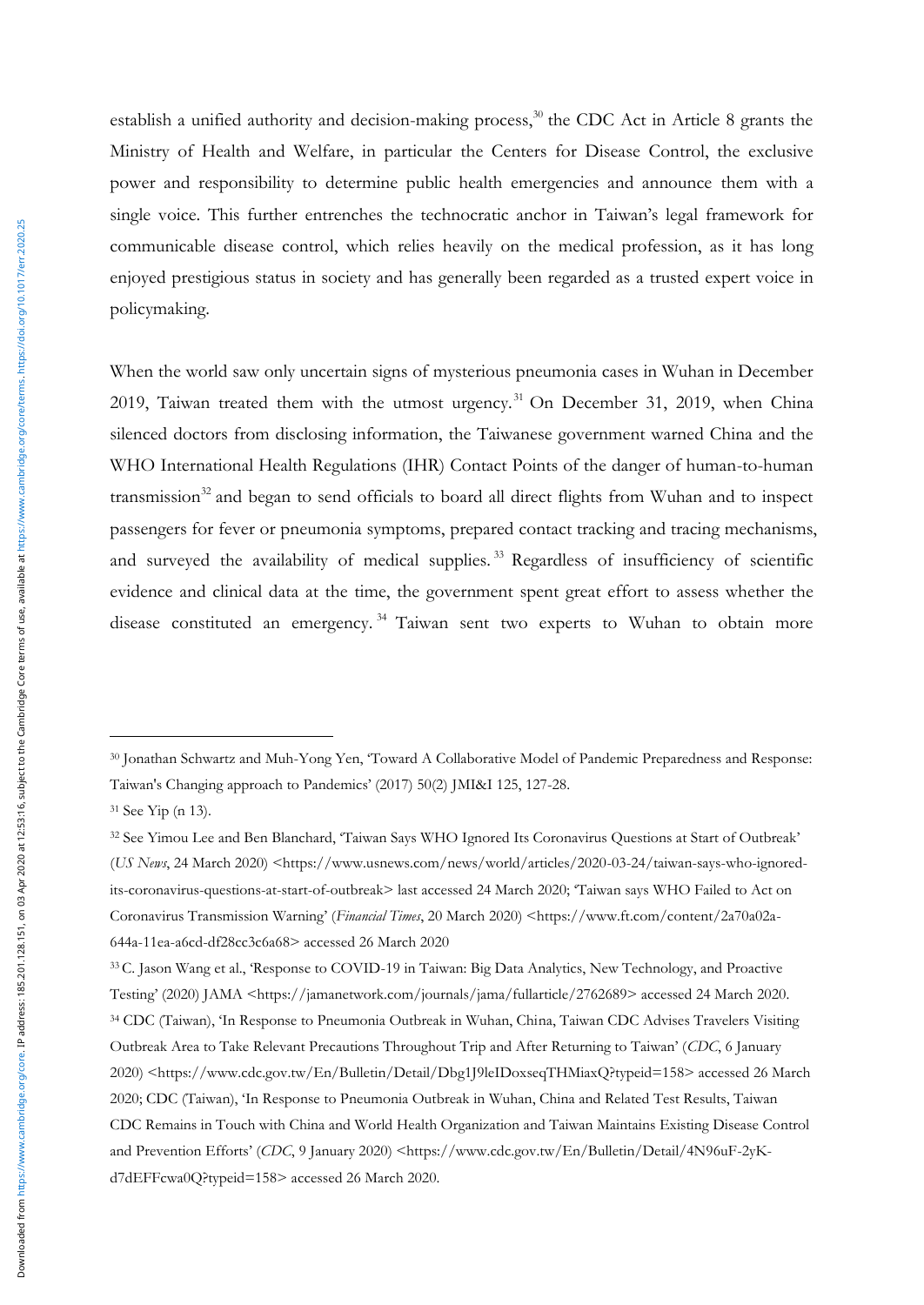information on the outbreak.<sup>35</sup> On January 15, 2020, Taiwan officially determined COVID-19 to be a Category V Communicable Disease, <sup>36</sup> setting up the Central Epidemics Command Center (CECC) on January 20 to coordinate all control measures across various agencies.<sup>37</sup> Following an advanced risk assessment, and recognizing the urgency to act swiftly, the CECC moved to prevent Wuhan residents from entering the country on January 23, 2020, suspended tours to China on January 25, and, in the end, banned all Chinese visitors on February 6.<sup>38</sup>

Yet, such an 'advanced' risk assessment was not necessarily science-based or informed by sufficient clinical data, but was, rather a multifaceted decision based on a complex weighing and balancing of technical, social, economic, and political factors. *First*, because of China's concealment of information in the early stages of the outbreak and the WHO's failure to take appropriate action, there was very little scientific evidence or international guidance for risk assessment. *Second*, due to the tensions between Taiwan and China and the former's exclusion from the WHO, the management of risks in public health emergencies is not merely a technical and scientific issue, but also a socio-economic and even a political task. The government is forced to make decisions in the absence of solid data and to take additional steps ahead of emergencies by using its own judgment. Thus, public health risk assessment goes beyond disease control and extends to holistic social, economic, and political management.<sup>39</sup> This reflects a classic paradox in risk regulation: <sup>40</sup> if a country adopts a precautionary approach and engages in advanced

<sup>35</sup> CDC (Taiwan), 'Two Experts from Taiwan Visit Wuhan to Understand and Obtain Information on Severe Special Infectious Pneumonia Outbreak; Taiwan CDC Raises Travel Notice Level for Wuhan to Level 2' (*CDC*, 20 January 2020)

<sup>&</sup>lt;https://www.cdc.gov.tw/En/Bulletin/Detail/jFGUVrlLkIuHmzZeyAihHQ?typeid=158&mod=article\_inline> accessed 26 March 2020.

<sup>36</sup> CDC Act, art. 3.

<sup>37</sup> CDC Act, art 17.

<sup>38</sup> See Wang (n 33) Supplementary Online Content.

<sup>39</sup> See Yip (n 13)

<sup>&</sup>lt;sup>40</sup> See Cass R. Sunstein, *Laws of Fear: Beyond the Precautionary Principle*, 13-15 (CUP 2005); See also Marjolein B. A. van Asselt and Ellen Vos, 'The Precautionary Principle and the Uncertainty Paradox' (2006) 9(4) JRR 313, 314-18. It should be noted, Sunstein argues that for the global COVID-19 crisis, "it's unusually challenging to engage in quantitative cost-benefit analysis" a zero-risk mentality makes no sense. While the cost-benefit analysis usually points out that it is dangerous to be overcautious, "[t]he coronavirus is different." In face of the COVID-19 crisis, Sunstein even argues, cost-benefit analysis should support very aggressive precautions. Cass R. Sunstein, 'This Time the Numbers Show We Can't Be Too Careful' (*Bloomberg*, 27 March 2020) <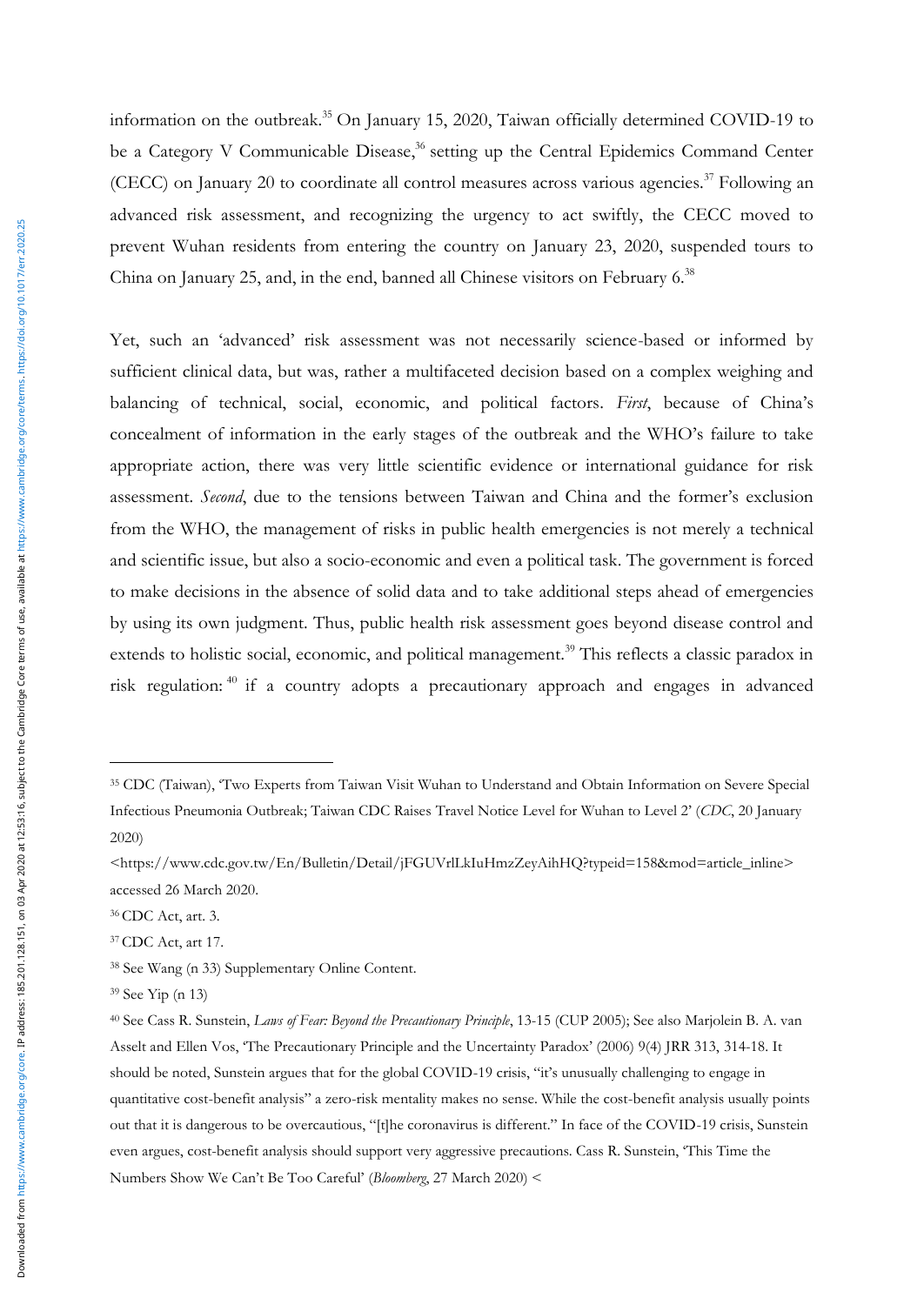preparedness, such a decision is meant to be made in the absence of sufficient data and scientific certainty, and to run counter to the principle of scientific-based decision-making. Transparency and reasoning requirements are likely to be sidelined in the decision-making process. In times of emergency, such a paradox is exacerbated by the urgency and uncertainty of an event and may only be partly addressed by *ex post* review and accountability mechanisms, which are also prone to hindsight bias.

# **2. Effective and Efficient Risk Communication**

Risk communication plays an important role in tackling public health emergencies. Effective and efficient risk communication informs people of potential hazards and ensures public trust, which serves as the very premise of successful control measures. In order for complicated technical information to be conveyed to the lay public and subsequently transformed into concrete disease control measures, the Taiwanese government has employed both formal and informal channels (such as social media platforms and messengers) and has also worked with civic technology groups to facilitate two-way communication between the CECC and the public on a daily basis.<sup>41</sup> Information about new imported and indigenous cases, global prevalence, new and revised control policies, clarification of misinformation, and even the availability of medical masks and household necessities is provided at least once a day in a national press conference, followed by an open session for questions from the media and the public.<sup>42</sup>

The government has also taken measures to counter fake news, or disinformation. Taiwan has fought a long battle with fake news (China is the primary origin) since 2012 and has modernized

https://www.bloomberg.com/opinion/articles/2020-03-26/coronavirus-lockdowns-look-smart-under-cost-benefitscrutiny> accessed 27 March 2020.

<sup>41</sup> Victor Pu, 'The Coronavirus Outbreak: How Democratic Taiwan Outperformed Authoritarian China' (*The Diplomat,* 27 February 2020) <https://thediplomat.com/2020/02/the-coronavirus-outbreak-how-democratic-taiwanoutperformed-authoritarian-china> accessed 24 March 2020; Jaron Lanier and E. Glen Weyl, 'How Civic Technology Can Help Stop a Pandemic' (*Foreign Affairs*, 20 March 2020)

<sup>&</sup>lt;https://www.foreignaffairs.com/articles/asia/2020-03-20/how-civic-technology-can-help-stop-pandemic> accessed 26 March 2020.

<sup>42</sup> Sean Lin, 'Virus Outbreak: Supplies of Food, Daily Necessities Sufficient' (*Taipei Times*, 21 March 2020) <https://www.taipeitimes.com/News/taiwan/archives/2020/03/21/2003733109> accessed 26 March 2020.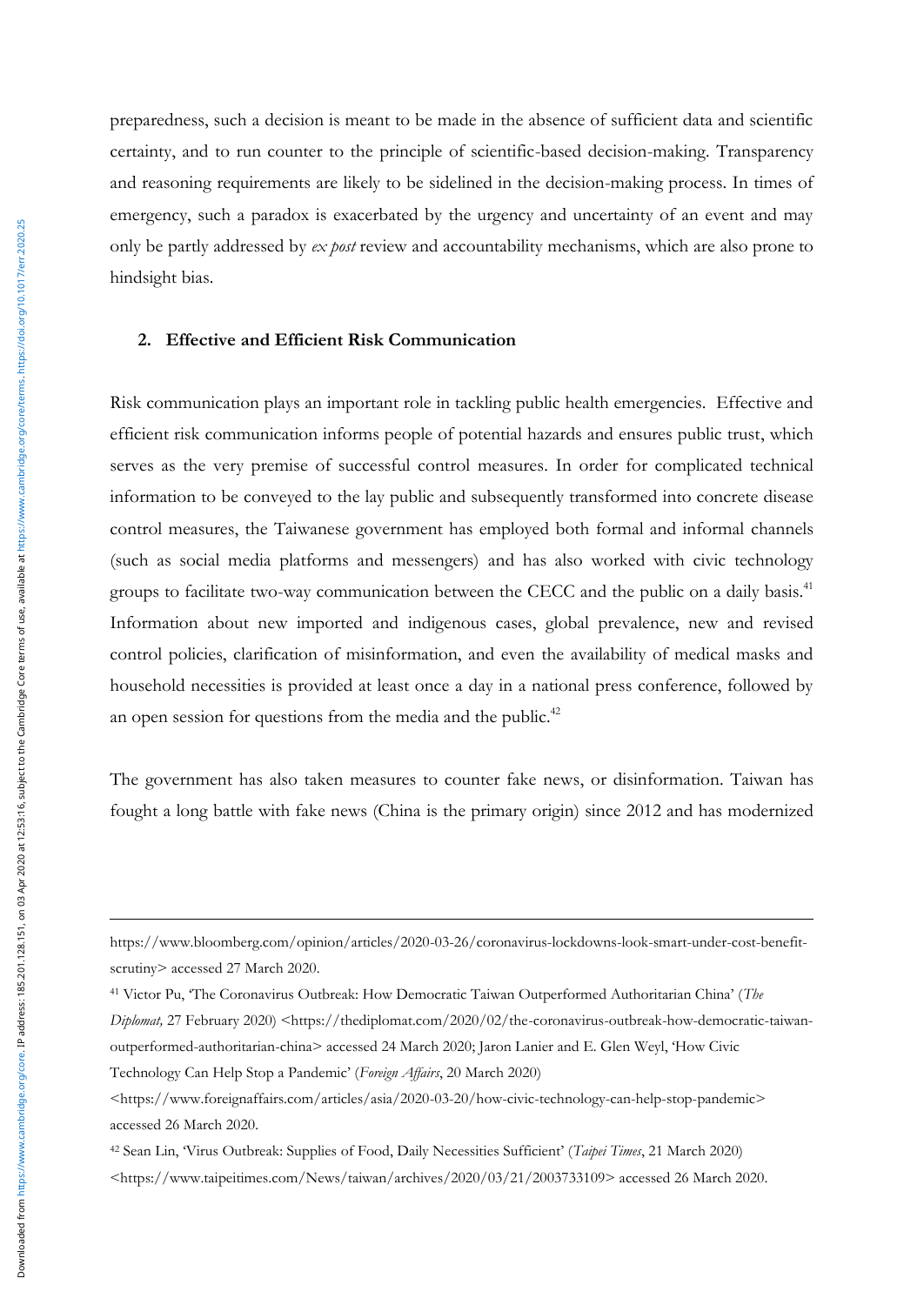its legislative and regulatory responses. <sup>43</sup> Citing the CDC Act and the Social Order Maintenance Act (SOM Act), the government has fined or even arrested individuals for spreading rumors regarding COVID-19 and the shortage of household necessities.<sup>44</sup> These measures may seem well-intentioned and make some sense in theory, but may lack the scope of sensitivity regarding what is at stake. Some criticize the fairly broad authority and substantial discretion extended by law to competent authorities in determining when and what information should be contained and punished.<sup>45</sup> If the government fails to strike a proper yet difficult balance,<sup>46</sup> the fight against fake news and misinformation may ultimately backfire, resulting in a chilling effect that causes further information-withholding, self-censorship, and poor communication. Noting this dilemma, the government is gradually shifting to an open communication method that aims to actively inform the public via social media and rectify the marketplace of speech with correct information in a timely manner.

Overall, the CECC has played a successful role in establishing and maintaining a credible channel for communicating information to the public in plain language, and in a timely and consistent manner. There is also a responsive mechanism to address public inquiries, concerns, and criticisms, which promotes public awareness, ensures constructive dialogue, without politicizing key messages. This open, responsive, and credible risk communication helps the government build public trust when imposing necessary restrictive measures, encouraging citizens to selfreport their health status, and debating risk management options and broader policies.

#### **3. Proactive Risk Management**

制不實訊息,應兼顧言論自由) [Fake News Regulations Should Consider the Protection of the Freedom of Expression]' (TAHR, 13 January 2020) <https://www.tahr.org.tw/news/2593> accessed 24 March 2020. <sup>46</sup> But these regulations require a delicate balance because excessive controls of freedom of expression and freedom of the press would also present a threat to democracy, as well as the fake news.

<sup>43</sup> In order to take charge of disinformation dissemination during the epidemics, not only the CDC Act Articles 9 and 63 but also the Social Order Maintenance Act (SOM Act) Article 63(I)(5) can be cited as a legal basis to penalize those who spread fake news with imprisonment or a fine or the mass media companies who refuse to help correct disinformation upon notifications by the authority.

<sup>44</sup> Brian Hioe and Laws Wooster, 'Taiwan News Publishes COVID-19 Misinformation as Epidemic Spreads' (*New*  Bloom, 12 February 2020) <https://newbloommag.net/2020/02/12/coronavirus-taiwan-news> accessed 23 March 2020.

<sup>45</sup> See, e.g., Ming-Hui Huang, 'Fake News, Social Media, and the Freedom of Speech in the Internet Era (in Chinese)' (2019) 292 TLR 5; Taiwan Association for Human Rights, 'Guanjhih Bushih Syunsi, Ying Jiangu Yanlunzihyou (管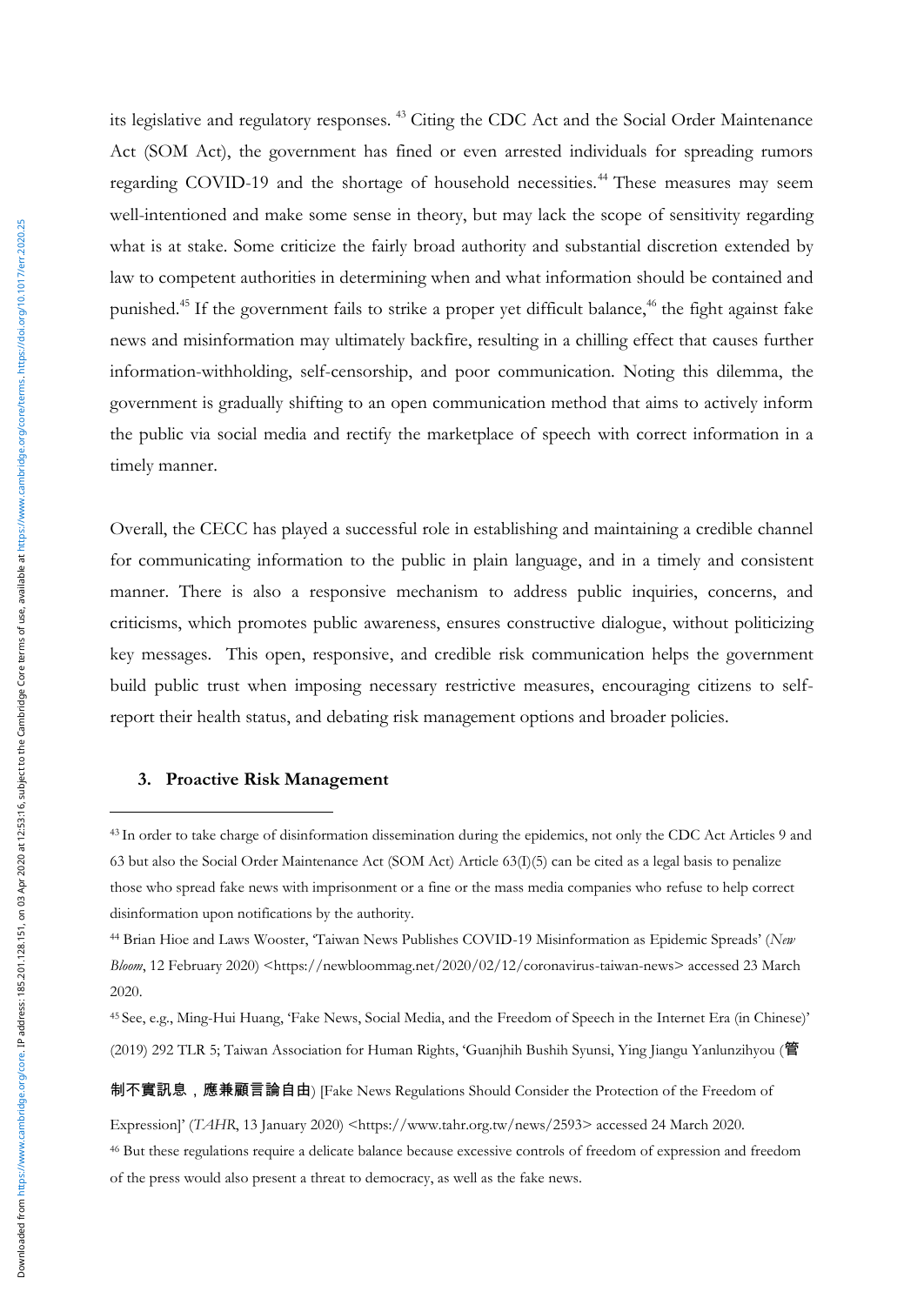Taiwan has taken various proactive and swift risk management measures to control the spread of COVID-19.<sup>47</sup> Here, we examine three dimensions of Taiwan's risk management strategy: optimization of key medical supplies, border control and travel bans, and big-data-powered mechanisms for tracking and tracing the illness.

#### *Optimization of Essential Medical Resources*

The outbreak has led to a global shortage of medical masks. Taiwan first banned the export of medical masks on January 24, 2020, and further implemented a nationwide requisition and the real-name rationing scheme premised upon the National Health Insurance (NHI) system after only a few days.<sup>48</sup> From an economic perspective, the government has taken necessary measures to prioritize the acquisition and allocation of key medical supplies. To ensure a steady domestic supply, the government even drew up a budget of US\$6.66 million to invest in equipment and 60 production lines by way of public-private partnerships. <sup>49</sup> Taiwan's supplies of medical masks have since risen at a steady pace, growing from daily manufacturing capability at 2.44 million units on January 22 to 13 million units in early March 2020.<sup>50</sup> Such a surge in domestic medical mask

<sup>&</sup>lt;sup>47</sup> Taiwan's risk regulation against the global COVID-19 crisis has so far been one of the successful stories. ibid. In addition, among others, Korea is also taking a proactive approach to combating COVID-19. See Max Fisher and

Sang-Hun Choe, 'How South Korea Flattened the Curve' (*NY Times*, 23 March 2020)

<sup>&</sup>lt;https://www.nytimes.com/2020/03/23/world/asia/coronavirus-south-korea-flatten-

curve.html?\_ga=2.194021805.1487284911.1585243014-1702614851.1585243014> accessed 26 March 2020.

<sup>48</sup> At that time, 4 million medical masks were released to the market daily, and up to 3 medical masks were allowed per purchase at convenience stores, local pharmacies, and medical supply stores; and the price was fixed at US\$0.27 apiece. On February 3, citizens could purchase up to 2 medical masks per week with their NHI card at the price of US\$0.17 apiece. During the same period, Taiwan's High Prosecutors Office launched a national campaign to stop profiteering by raising prices on critical medical supplies. Wang (n 33) Supplementary Online Content; Ku Chuan et al., 'Taiwan Government Extends Requisitioning of Masks, Ban on Exports', (*Focus Taiwan*, 13 February 2020) <https://focustaiwan.tw/society/202002130012> accessed 24 March 2020.

<sup>49</sup> Pei-Ju Teng, 'Taiwan Sets Up 60 Face Mask Production Lines in a Month' (*Taiwan News*, 6 March 2020)

<sup>&</sup>lt;https://www.taiwannews.com.tw/en/news/3891193> accessed 24 March 2020. This was a government project to establish 60 production lines in a month by working with 15 local manufacturers and relevant business associations, which even helped accomplish the project ahead of schedule.

<sup>50</sup> Katherine Wei, 'Coronavirus: How Taiwan is Cranking Up Mask Production to Meet Shortfall' (*Straits Times*, 3 March 2020) <https://www.straitstimes.com/asia/east-asia/coronavirus-how-taiwan-is-cranking-up-maskproduction-to-meet-shortfall> accessed 24 March 2020. The government plans to spend another US\$4.18 million to add 30 more production lines, which will be established in local factories by the end of March.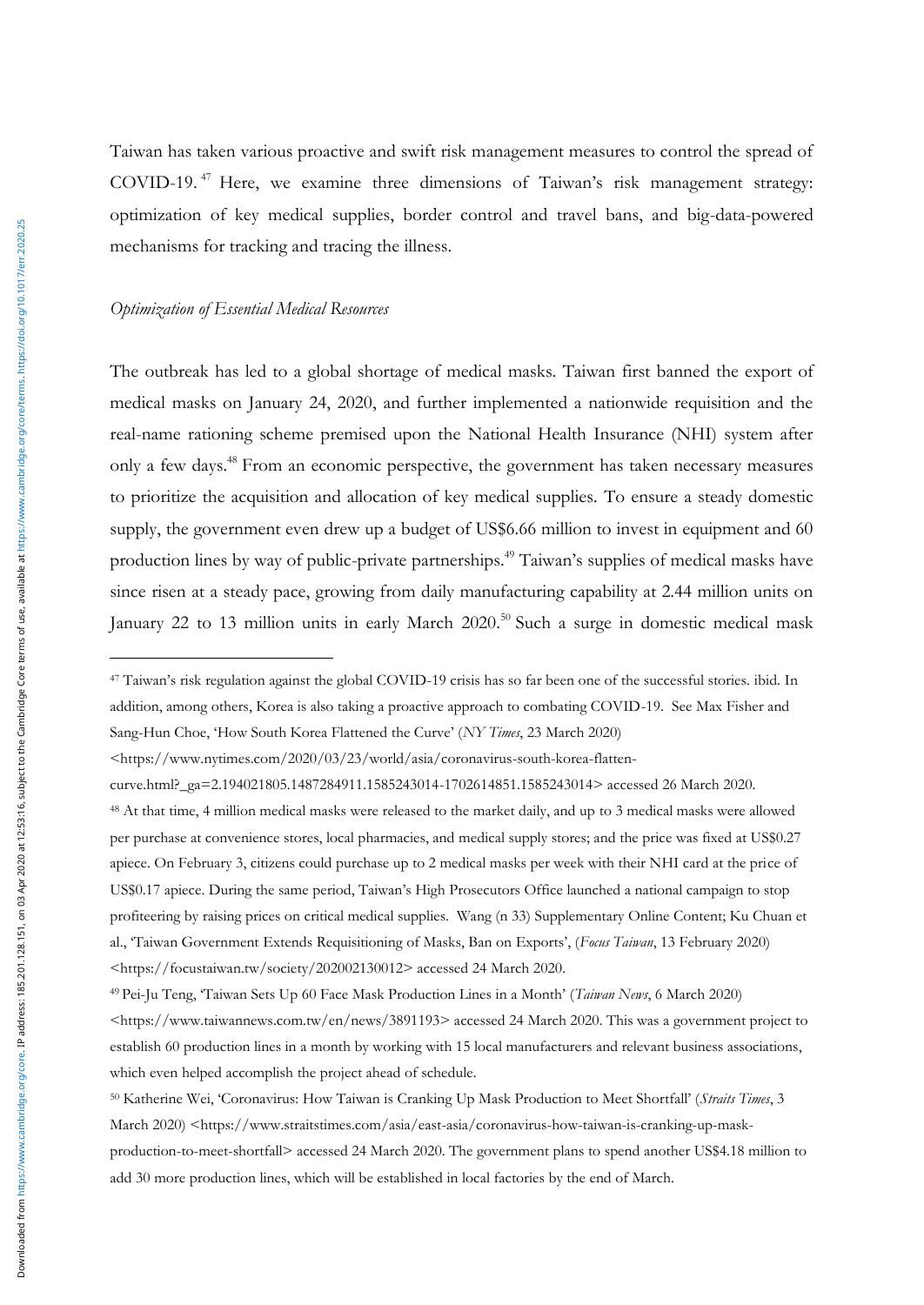production has made possible special allocations to medical personnel, airport control, and schools. Taiwan further agreed to provide 100,000 masks per week to the U.S. in exchange for protective medical clothing when its production capacity is stabilized.<sup>51</sup>

In the process of optimizing the supply of medical masks, however, a more ethics-sensitive framework to address distributional justice issues (e.g., unequal access to medical mask outlets in practice due to urban-rural differences) was overlooked. This can also be seen in the government's management of medical resources in disaster preparedness planning. In Taiwan, the Communicable Disease Control Medical Network (CDCMN) was established following the SARS outbreak to centralize and optimize medical resources,<sup>52</sup> under which designated infection hospitals would be appointed as centers for the provision of treatment and resource mobilization during public health emergencies. The CDCMN also facilitated the expansion of negative pressure isolation rooms  $(1100 \text{ beds})^{53}$  and isolation rooms  $(21,000 \text{ beds})^{54}$  Yet this system and its methodology for prioritization are predominantly based on biomedical models and medical resources rationing. Accordingly, they may overlook complex socio-economic dynamics and varying local needs.<sup>55</sup> A framework for healthcare rationing and clinical prioritization, especially under such exceptional circumstances, is desirable. Understandably, it may not be possible to set up *ex ante* criteria due to the uncertainty of an emergency. As such, extending broad discretion to

Tianyi (快新聞 / 家庭責任不能放!陳時中: 留學生無家可歸才考慮集中檢疫) [Just In: Home Responsibility

Can't be Neglect! Chen Si-Chung: Oversea Students Will Only Be Isolated and Tested if They Have No Place to Go]' (*FTV*, 18 March 2020) <https://bit.ly/2UFUW6d> accessed 26 March 2020.

<sup>51</sup> 'U.S.-Taiwan Joint Statement' (*AIT*, 18 March 2020) <https://www.ait.org.tw/u-s-taiwan-joint-statement/>

accessed 26 March 2020; Joel Gehrke, 'Taiwan Plans to Donate 100,000 Hospital Masks to US Per Week' (*Washington Examiner*, 9 March 2020) <'https://www.washingtonexaminer.com/policy/foreign/taiwan-plans-to-donate-100-000 hospital-masks-to-us-per-week> accessed 26 March 2020.

<sup>52</sup> CDC Act, art. 14; Hui-Yun Kao et al., 'Taiwan's Experience in Hospital Preparedness and Response for Emerging Infectious Diseases' (2017) 15(2) HS 175.

<sup>53</sup> Sherry Hsiao, 'Virus Outbreak: Groups Calls for Protection of Front-line Medics' (*Taipei Times*, 12 February 2020) <http://www.taipeitimes.com/News/taiwan/archives/2020/02/12/2003730832> accessed 26 March 2020. <sup>54</sup> 'Kuai Sinwun/Jiating Zeren Buneng Fang! Chen Shihjhong: Liousyuehsheng Wujiakeguei Tsai Kaolyu Jijhong

<sup>55</sup> There is no research done regarding whether this centralized system and prioritization methodology would unfairly affect other healthcare priorities (such as those for non-communicable diseases). Bruce Jennings and John Arras, 'Ethical Guidance for Public Emergency Preparedness and Response: Highlighting Ethics and Values in Vital Public Health Service' (2008)

 $\lt$ https://www.cdc.gov/od/science/integrity/phethics/docs/white\_paper\_final\_for\_website\_2012\_4\_6\_12\_final\_f or\_web\_508\_compliant.pdf> accessed 26 March 2020.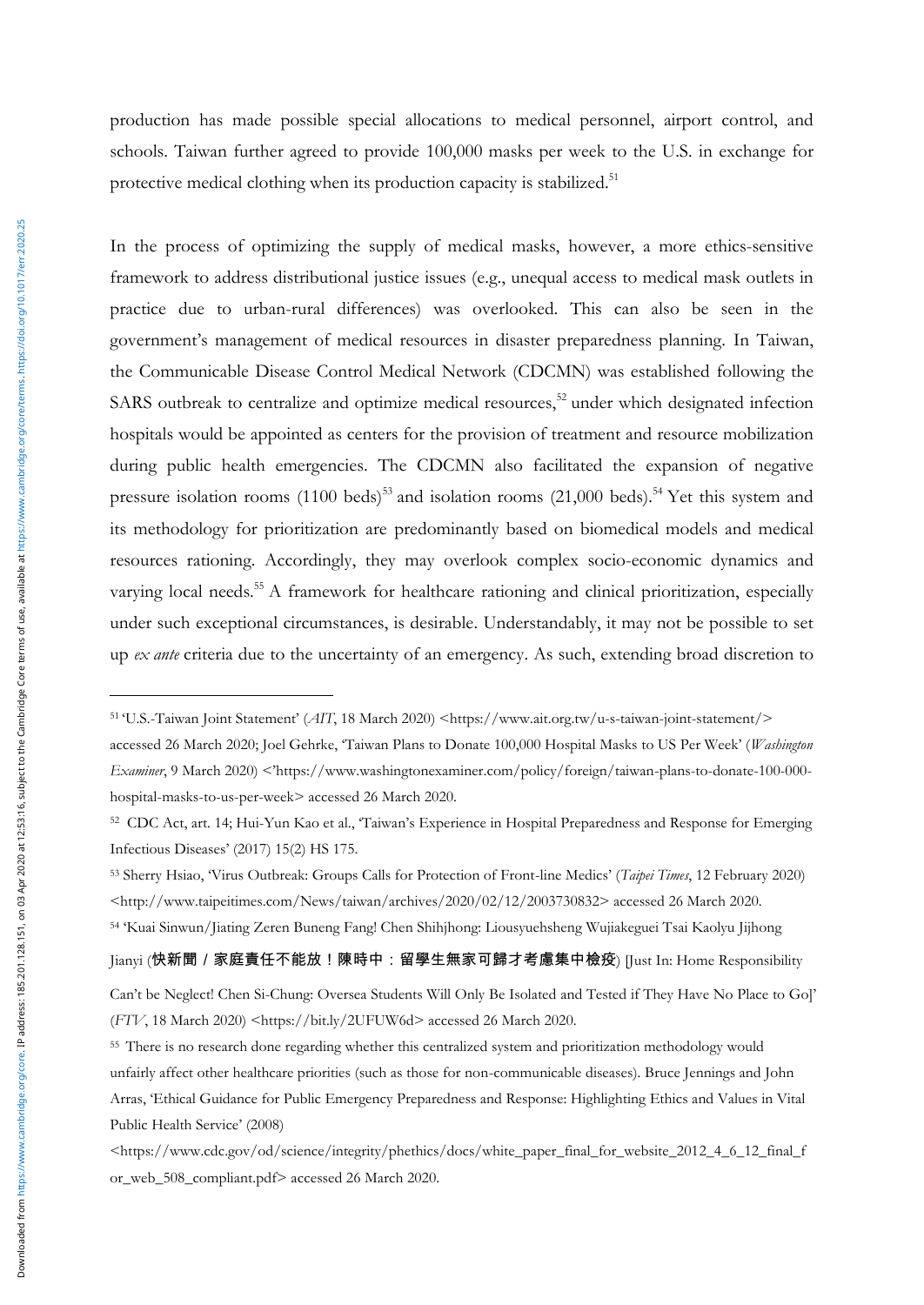physicians seems justifiable. <sup>56</sup> Yet, even so, legal and ethical guidance that strikes a balance between efficiency and fairness,<sup>57</sup> and transparency and due process in different circumstances, is much needed, as it can help guide the process of rationing medical resources<sup>58</sup> and facilitate  $ex$ post review and accountability mechanisms.<sup>59</sup>

#### *Border Control and Travel Bans*

Because cross-border travel constitutes the primary source of COVID-19 transmission for Taiwan, it proactively imposed entry restrictions for people from China as early as January 2020.<sup>60</sup> Such restrictions were subsequently widened, and travelers from other countries listed on the Travel Notice were required to be quarantined for 14 days, eventually followed by a ban of all inbound foreign visitors on March 9, 2020.<sup>61</sup> In addition to prohibiting inbound travel, outbound travel is also restricted: medical personnel, civil servants, and middle- and primary-school teachers, students and staff are prohibited or strongly discouraged from traveling abroad, with a view toward maintaining human medical resources and avoiding transmission among vulnerable groups.<sup>62</sup> These border control measures and travel bans are supported by the general public in the name of public interests, at the expense of individual liberty.<sup>63</sup>

<sup>56</sup> Discretion is important for the physicians during the crisis because for a novel virus with so much uncertainty. SA Raza, 'What 'Distributive Justice' Means for Doctors Treating COVID-9' (*3 Quarks Daily*, 22 March 2020)

[<sup>&</sup>lt;https://www.3quarksdaily.com/3quarksdaily/2020/03/what-distributive-justice-means-for-doctors-treating-covid-](https://www.3quarksdaily.com/3quarksdaily/2020/03/what-distributive-justice-means-for-doctors-treating-covid-19.html)[19.html>](https://www.3quarksdaily.com/3quarksdaily/2020/03/what-distributive-justice-means-for-doctors-treating-covid-19.html) accessed 26 March 2020.

<sup>&</sup>lt;sup>57</sup> For example, the segments of the population upon whom the burden is likely to fall and the impacts should be evaluated and the cost-effectiveness analysis should not be the only evaluation tool. Hoffman, Sharona Hoffman, 'Preparing for Disaster: Protecting the Most Vulnerable in Emergencies' (2008) 42 UCDLR 42.

<sup>58</sup> Jennings (n 55). Dorothy E. Vawter et al., 'For the Good of Us All: Ethically Rationing Health Resources in Minnesota in A Severe Influenza Pandemic' (2010)

<sup>&</sup>lt;https://www.health.state.mn.us/communities/ep/surge/crisis/ethics.pdf> accessed 26 March 2020.

<sup>59</sup> Bastos (n 23). See also Ezekiel J. Emanuel, 'Fair Allocation of Scarce Medical Resources in the Time of Covid-19' (2020) NEJM <https://www.nejm.org/doi/pdf/10.1056/NEJMsb2005114> accessed 26 March 2020 <sup>60</sup> Wang (n 33) Supplementary Online Content.

<sup>61</sup> Nick Aspinwall, 'Taiwan Closes Borders in Preparation for Possible 'Second Wave' of the Coronavirus' (*The Diplomat*, 20 March 2020) <https://thediplomat.com/2020/03/taiwan-closes-borders-in-preparation-for-possiblesecond-wave-of-the-coronavirus/> accessed 26 March 2020.

<sup>62</sup> Wei-ting Chen and Yi-ching Chiang, 'Taiwan Amends Travel Ban on Medical Personnel' (*Focus Taiwan*, 24 February 2020) <https://focustaiwan.tw/society/202002240006> accessed 26 March 2020. These border control measures find their legal basis in quarantine regulations, which have been substantially revised as a result of the critique of the Constitutional Court following the SARS crisis. Yi-Chen Su, 'When Ethical Reform Became Law: The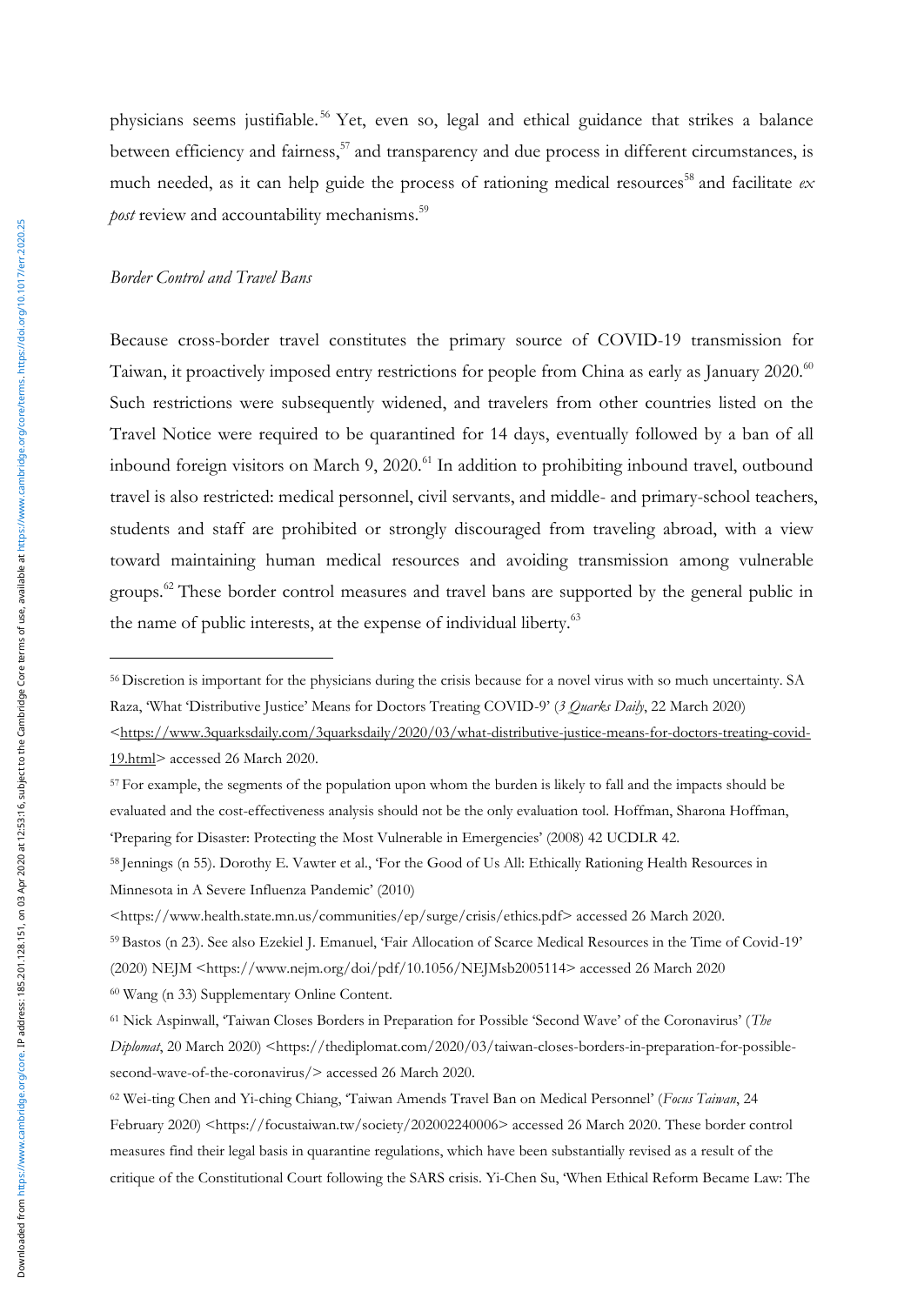In times of health emergencies, public interests may serve as a justification for the government to bypass the legal imperatives and bring about a downward cycle.<sup>64</sup> An illustrative example is the CECC's decision to publish the names of quarantined individuals who travel "unnecessarily" to these countries and to deprive their eligibility for the quarantine subsidy.<sup>65</sup> Whereas the CDC Act, in Article 58(I)(4), authorizes the government to impose home-based quarantine on individuals entering Taiwan from the worst-affected countries, the publication of the names of the quarantined individuals is without legal basis and disproportionately invades individuals' privacy. The travel bans also suffer from the same weaknesses. Article 5(I) of the Immigration Act authorizes the government to restrict the freedom to travel abroad for individuals involved in national security, yet neither medical professionals nor teachers/students are subject to the Act.<sup>66</sup>

#### *Big Data and Surveillance*

To have a clear picture of the travel and contact history, health record, real-time movement, and other relevant information of (potentially) infected persons, the government has resorted to 'big data' technologies to facilitate the effective implementation of quarantine measures and efficient contact tracing and locating. For instance, the government has actively integrated individuals' travel records from the National Immigration Agency with other existing databases, such as the NHI and even police systems. Physicians then have a channel by which to access a patient's travel history through the NHI card reader. The government also used the NHI database, which contains the entire population's medical records, to review all patients' health status and to locate suspected patients. Several patients' daily routes, explored through surveillance cameras and

Constitutional Concerns Raised by Recent Legislation in Taiwan' (2014) 40(7) JME 484. See also Interpretation No. 690 (n 25).

<sup>63</sup> A poll taken in February, 2020 indicated high approval ratings for the government response to the crisis. Stephen Beale, 'Taiwan's Containment of COVID-19 Outbreak Demonstrates Importance of Rapid Response, Including Fast Access to Clinical Laboratory Tests' (*Dark Daily*, 23 March 2020) <https://www.darkdaily.com/taiwans-

containment-of-covid-19-outbreak-demonstrates-importance-of-rapid-response-including-fast-access-to-clinicallaboratory-tests/> accessed 26 March 2020.

<sup>64</sup> See Chang (n 25).

<sup>65</sup> I-Chia Lee, 'Virus Outbreak: Level 3 Alert Issued for More Nations' (*Taipei Times*, 17 March 2020)

<sup>&</sup>lt;https://www.taipeitimes.com/News/front/archives/2020/03/17/2003732835> accessed 24 March 2020. <sup>66</sup> Even though Article 24 of the Physician Act required physicians to follow the authority's orders in cases of public health emergencies, it is debatable whether the physicians' obligations include surrendering their liberty to travel abroad in their personal life.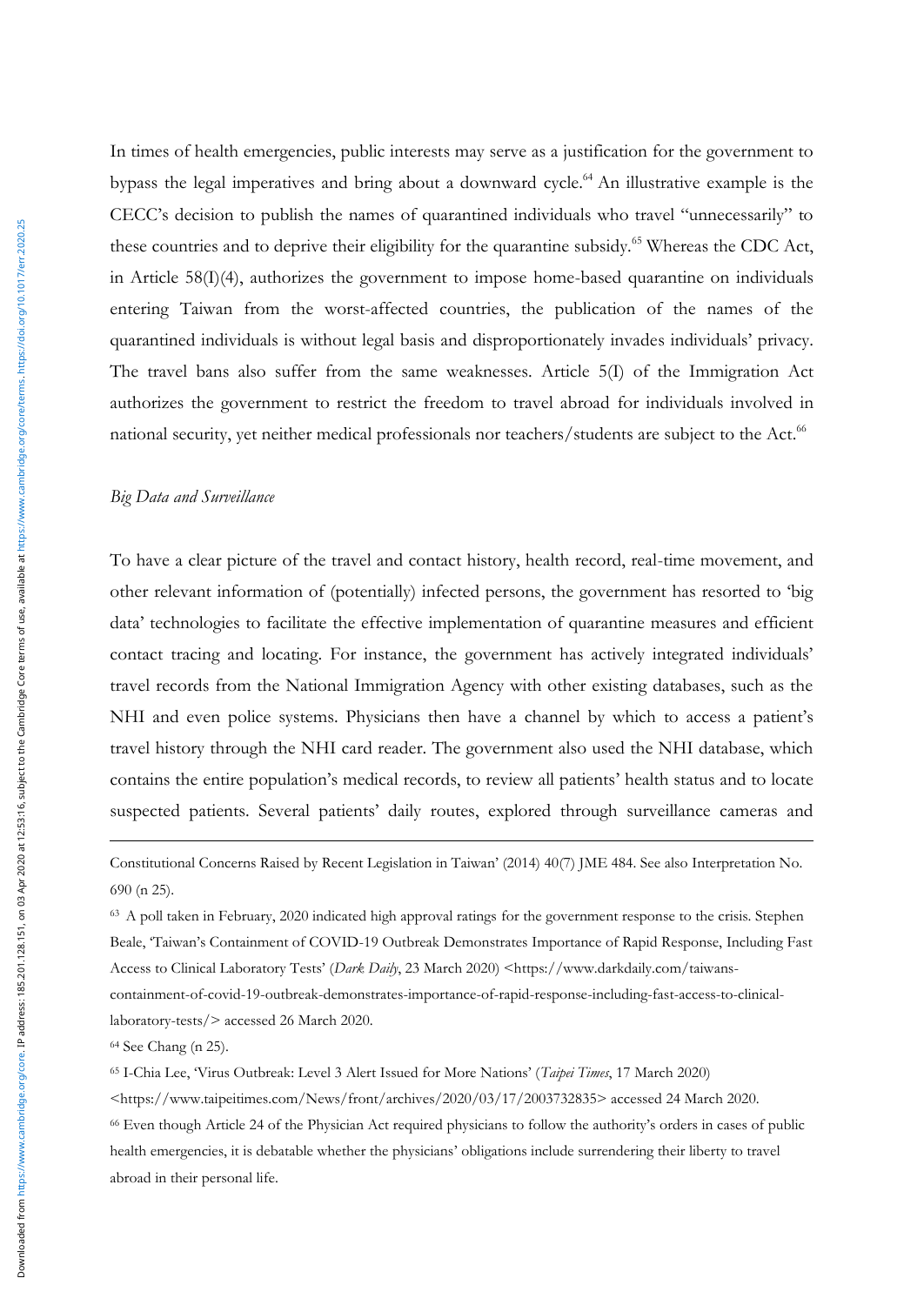mobile phone tracking, were disclosed to the public so that people who have visited these places can be on alert.<sup>67</sup> A monitoring system, which can track individuals through GPS using their mobile devices and receive their daily health report, was built to ensure individuals' compliance with the quarantine order.<sup>68</sup>

Despite their effectiveness, these measures, with their great potential to infringe upon individuals' privacy, were not carefully scrutinized according to rule of law and constitutional principles. Indeed, aggregating databases and mobility data can help fight COVID-19 by contouring travel and contact history, measuring social distancing, and ensuring compliance with quarantine orders, but only when "appropriate legal, organizational, and computational safeguards [are] in place."<sup>69</sup> The Personal Data Protection Act sets out rules for collecting, processing, and using personal data, such as lawfulness, purpose limitation, data minimization, and data security,<sup>70</sup> but it has long been plagued by inflexible legal transplant and legal formalism without taking into account local contexts and failed to provide a healthy regulatory environment. Further, while the CDC  $Act<sup>71</sup>$ and the COVID-19 Special  $Act^{72}$  authorize the government to impose quarantine, isolation care, and "other necessary measures," it remains debatable whether linking multiple national databases, disclosing names, collecting mobile data, and analyzing surveillance data qualify as "necessary measures" and pass the scrutiny of fundamental rule of law principles. Additionally, there is no notification process, revision mechanism, or appeal process for those affected to challenge and seek dispute resolution.<sup>73</sup> Again, these formal requirements can merely serve as minimum

<sup>67</sup> Chih-Chung Chen et al., 'COVID-19 Patient Frequently Used Public Transport in Greater Taipei' (*Focus Taiwan*, 27 February 2020) <https://focustaiwan.tw/society/202002270018> accessed 22 March 2020.

<sup>68</sup> Ching-Tse Cheng, 'Taiwan Implements Electronic Security System to Track Individuals under Quarantine' (*Taiwan News*, 18 March 2020) <https://www.taiwannews.com.tw/en/news/3899718> accessed 22 March 2020.

<sup>69</sup> Caroline O. Buckee, 'Aggregated Mobility Data Could Help COVID-19' (2020)

<sup>&</sup>lt;https://science.sciencemag.org/content/early/2020/03/20/science.abb8021/tab-pdf> accessed 26 March 2020.

<sup>70</sup> Chen-Hung Chang, 'Eyes on the Road Program in Taiwan-Information Privacy Issues under the Taiwan Personal Data Protection Act' (2014) 31 JMJIT&PL 145; Shin-yi Peng, 'Privacy and the Construction of Legal Meaning in Taiwan' (2003) 37 TIL 1037.

<sup>71</sup> CDC Act, art. 58(I)(4).

<sup>72</sup> Special Act for Prevention, Relief and Revitalization Measures for Severe Pneumonia with Novel Pathogens 2020 (Taiwan) (COVID-19 Special Act), art. 8.

<sup>73</sup> Unfortunately, the government has yet to specify different levels of privacy for different users, which can alleviate privacy invasion when personal data was widely shared without consent in the crisis. See generally Brett Milano, 'Restricting Civil Liberties Amid the COVID-19 Pandemic' (*Harv. L. Today*, 21 March 2020)

<sup>&</sup>lt;https://today.law.harvard.edu/restricting-civil-liberties-amid-the-covid-19-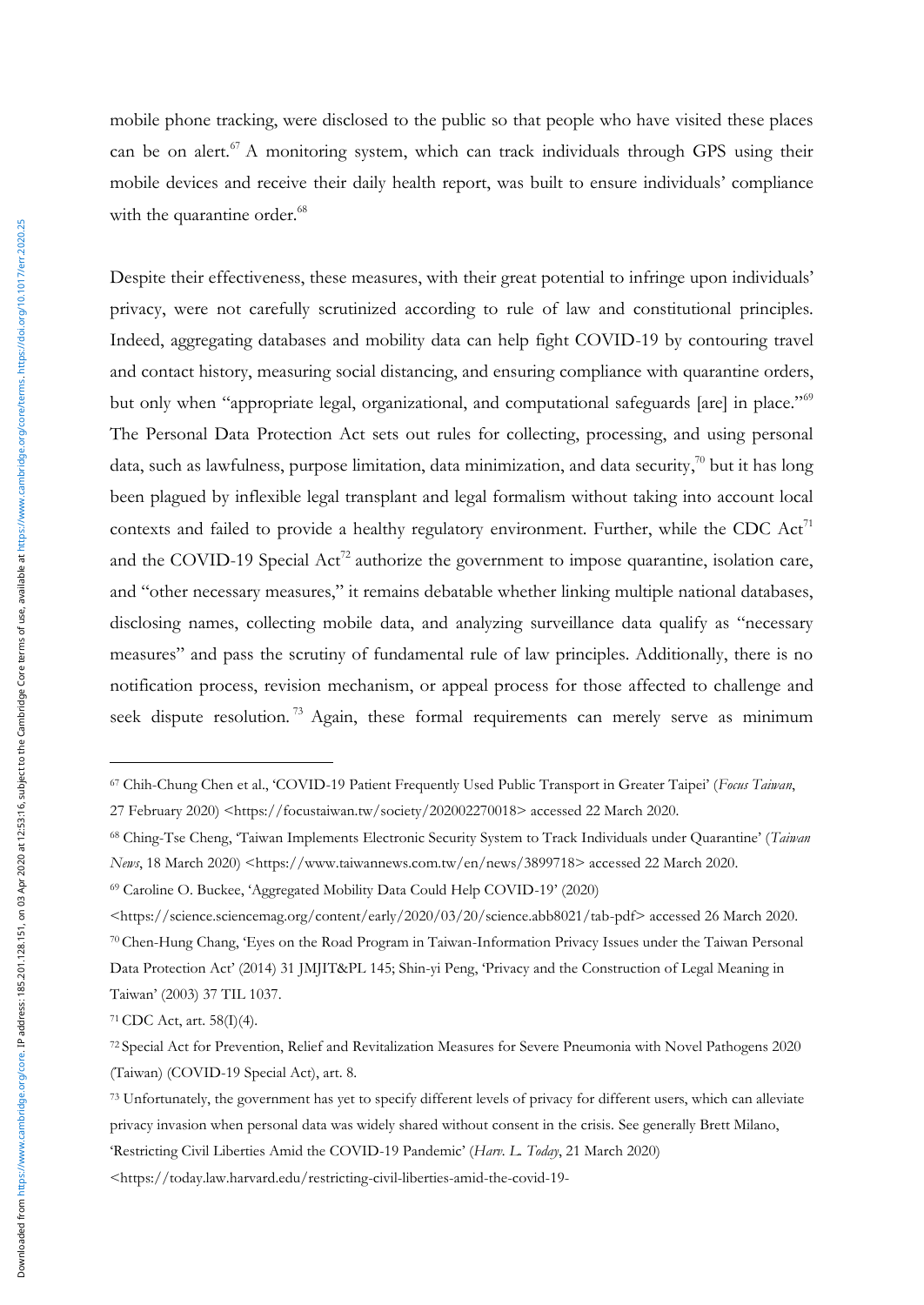safeguards and by no means suffice. A stronger mechanism that ensures deliberation, transparency, and accountability by dynamic agency interaction and oversight is urgently needed.

In light of this development, the Taiwan Association for Human Rights (TAHR) has raised the question of whether privacy protection mechanisms, such as proportionality, transparency, due process and expiration, are overlooked in the process. <sup>74</sup> In a crisis-driven fashion, mass surveillance techniques have become a convenient tool for the government to employ, with the aim of protecting people from COVID-19.<sup>75</sup> The bottom line is fairly straightforward: While some exceptional measures may be justified by a "legality of emergency,"<sup> $6$ </sup> ignoring existing rule of law and human rights safeguards seems to be a dangerous move and may ultimately institutionalize exceptionalism and leave a lasting impact on the legal system and culture.<sup>77</sup>

pandemic/?utm\_source=hltFacebook&fbclid=IwAR3amjujASJmKQEpVbEUQHBhz7zP2aEAMCtc2fp1lFnExDY 426N1K\_RhzZc> accessed 26 March 2020.

<sup>74</sup> Taiwan Association for Human Rights, 'Protecting Civil Liberties During a Public Health Crisis' (*Medium*, 19 March 2020) <https://medium.com/@tahr1984/protecting-civil-liberties-during-a-public-health-crisis-1de3c6d8e724> accessed 24 March 2020. It seems unnecessary and disproportionate to maintain years of travel history in the NHI ID card since COVID-19 has only a two-week incubation period. Further, the lack of transparency when processing personal data also unfairly affects the substance and detail of the legal challenges individuals could have made to these privacy invasive measures. Thus, detailed information regarding how personal data is collected, the retention period for the data, the tools used to process the data, and how the data analysis guide public health decisions should be published to the public. Moreover, these measures failed to provide individuals fair opportunity to timely challenge the limits imposed on them based upon the analysis of personal data. Last but not least, there is no withdrawal mechanism either, which sets up the conditions when the government should roll back the invasive programs created in the name of public health. The mechanism is important because the data surveillance measures might long outlive the COVID-19 crisis.

<sup>75</sup> Natasha Singer and Sang-hun Choe, 'As Coronavirus Surveillance Escalates, Personal Privacy Plummets' (*NY Times*, 23 March 2020) <https://www.nytimes.com/2020/03/23/technology/coronavirus-surveillance-trackingprivacy.html?\_ga=2.228650268.1487284911.1585243014-1702614851.1585243014> accessed 26 March 2020. <sup>76</sup> Oren Gross, 'Extra-Legality and the Ethic of Political Responsibility' in Victor V. Ramraj (ed), *Emergencies and the Limits of Legality*, 240 (CUP 2008).

<sup>77</sup> Louise Bengtsson and Mark Rhinard, 'Securitisation across Borders: The Case of "Health Security" Cooperation in the European Union' (2019) 42 WEP 346; To be sure, human rights are oftentimes limited or even violated on the grounds of protecting public health in times of emergency. However, "a global health crisis should not be used to normalize oppressive surveillance measures, which do not comply with international human rights standards." Maria Luisa Stasi and Barbora Bukovska, 'COVID-19 Surveillance Must Not be Used as an Excuse to Entrench Surveillance' (*Just Security*, 20 March 2020) <https://www.justsecurity.org/69282/covid-19-surveillance-must-not-beused-as-an-excuse-to-entrench-surveillance/?fbclid=IwAR3kb3qvB2Sg6zeXzxAGCQU3tscfirK-XmN850dF4qtmWHrXS67e5JhaRn8> accessed 21 March 2020.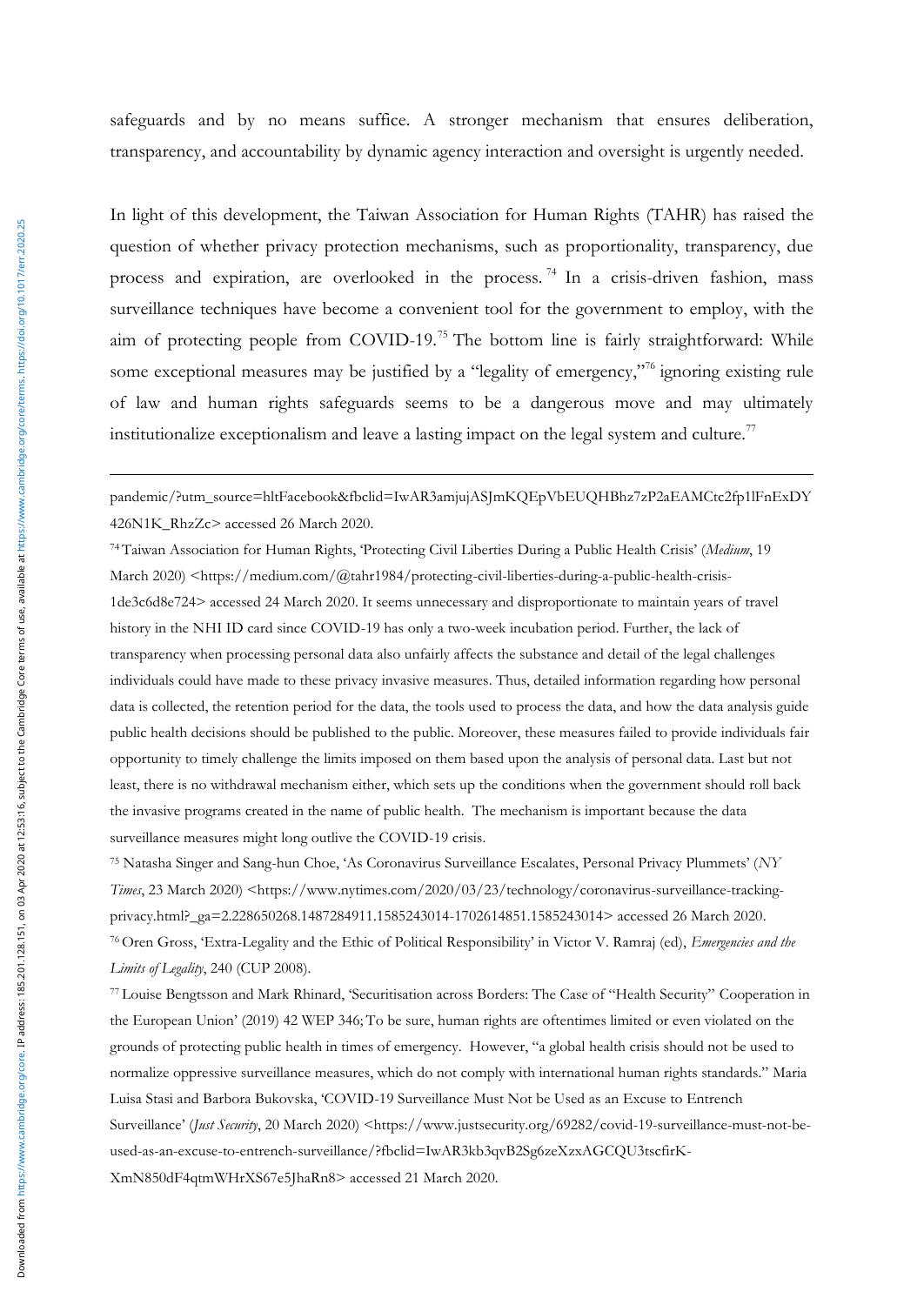# **III. Contextualizing Taiwan's Experience: A Reimagination of the Administrative State and Global Health Governance**

In combating COVID-19, the Executive Branch of government in Taiwan has enjoyed technocratic legitimacy and has played a dominant role. By enacting the COVID-19 Special Act in a swift manner, the Legislature further empowered the Executive Branch to exercise significant authority by way of broad and ill-defined delegation. While such "an open-ended grant of authority is in tension with the overriding aim of presenting the emergency regime as a temporary and limited exception to the principles of limited government,"<sup>78</sup> are lawmakers aptly equipped to provide stronger and clearer guidance beyond delegation in times of public health emergencies? What are the implications of Taiwan's experience for the administrative state and global health governance? Here we further unpack and contextualize Taiwan's experience to assess its broader, normative ramifications. As a developmental state, technocrats and experts tend to have an upper hand in shaping the direction and content of policies in Taiwan. In times of emergency, the need for a swift response favors the entrenchment of the administrative state at the expense of representative, democratic legitimacy. Further, the nature of public health emergencies that respect no boundaries introduces a 'double-jeopardy' for Taiwan's Legislature to guide and oversee the Executive Branch. On the one hand, because Taiwan is excluded from the international health community, the Legislature is not equipped with international guidelines or best practices to 'correct' domestic measures that may verge on arbitrariness or abuses. On the other hand, even in the context of global health governance, policies are primarily shaped by technocrats and experts, where the domestic legislature has limited access.<sup>79</sup> The expansion of Executive power and technocracy appears unavoidable in an area of specialization such as public health, and in a time of emergency.<sup>80</sup> Yet, even so, can do we harness the administrative state with only traditional safeguards such as due process, proportionality, and judicial review? What are the merits of a dynamic deliberation and accountability mechanism? Most importantly, how should we reconfigure the administrative state post-COVID-19?

<sup>78</sup> Bruce Ackerman, 'The Emergency Constitution' (2004) YLJ 1029, 1057.

<sup>79</sup> Lawrence Gostin and Emily Mok identify six grand challenges in global health governance, which include accountability and transparency arising from international policy-making. Lawrence O. Gostin and Emily A. Mok, 'Grand Challenges in Global Health Governance' (2009) 90 BMB 7, 15-16.

<sup>80</sup> See, e.g, David Dyzenhaus, *The Constitution of Law: Legality in a Time of Emergency*, ch.3 (CUP 2006).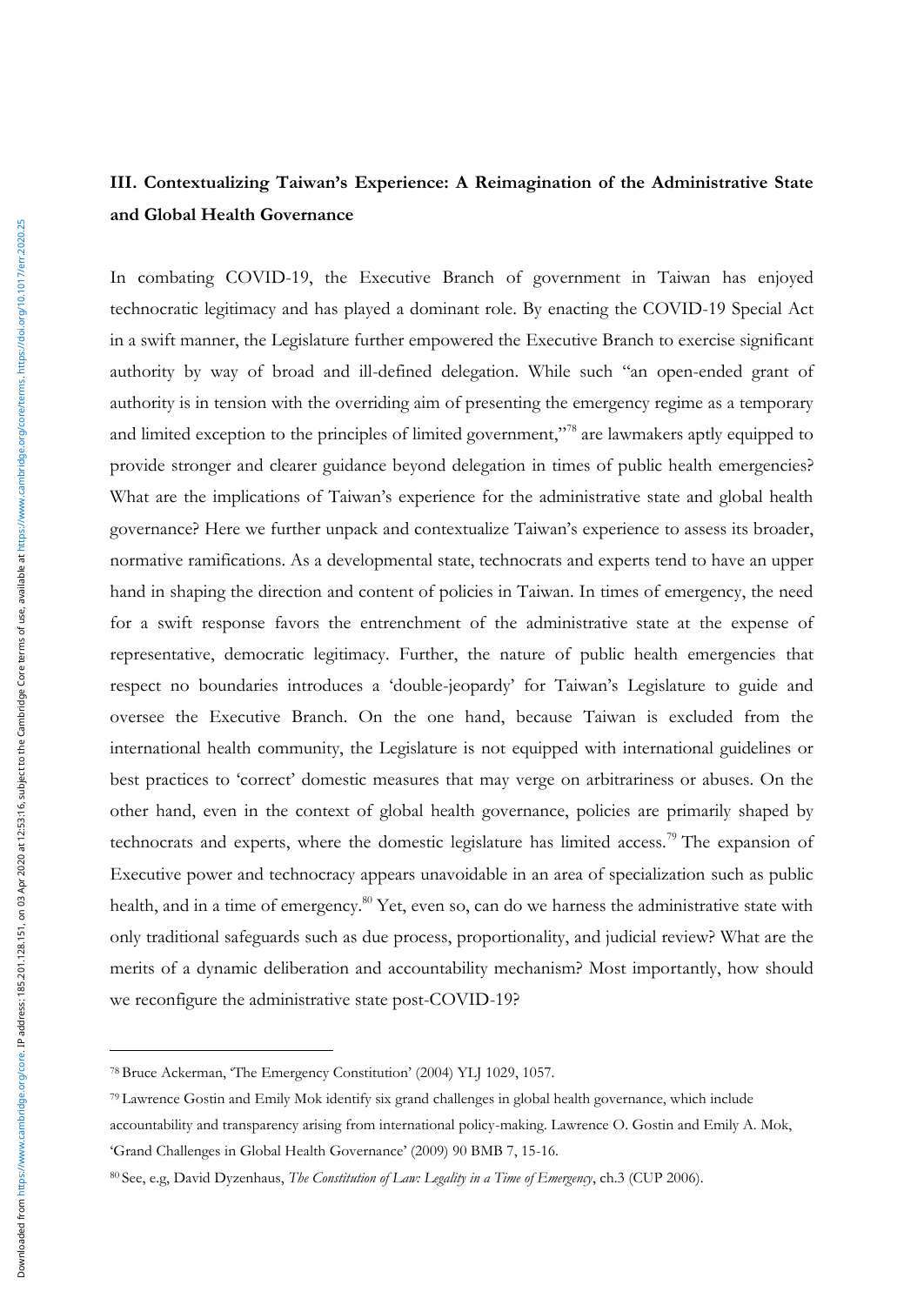Albeit marginalized, lawyers' input into the debates and discourses in countering COVID-19 would seem ever more urgent. Haunted by the ghost of martial law, Taiwan strives to maintain a high degree of democratic governance and rule of law. This in part explains why the government has been reluctant to issue an across-the-board lockdown that bears an authoritarian legacy. The same also applies to the Legislature's expeditious enactment of the COVID-19 Special Act as a legal basis for countering and containing the epidemic, with a view to fulfilling minimum democratic legitimacy and rule of law. Similarly, whereas the opposition party proposed that the President should invoke Article 43 of the Constitution to issue emergency decrees, <sup>81</sup> the President has so far declined to do so on the practical ground of the sufficiency of the COVID-19 Special Act, and perhaps also on the ideological ground of past bitter experiences. Nonetheless, constitutional and legal guarantees of human rights and the rule of law extend far beyond a formal legal basis for emergency-response measures. In recognition of broad and unlimited delegation, as endorsed in Article 7 of the COVID-19 Special Act, some members of the Legislative Yuan (Legislature of Taiwan) have proposed an amendment with more stringent rules designed to strengthen democratic oversight, remedy rule of law deficits, and prevent systematic failure.<sup>82</sup> Relatedly, Taiwan's dynamic and robust civil society serves as an additional safety net for extreme measures in the name of emergencies.<sup>83</sup> In particular, the TAHR issued a statement emphasizing the importance of democratic governance and the rule of law in times of pandemics, and calling for resistance to blank-check authorization.<sup>84</sup> Yet sticking to such

82 Shu-wei Wu (吳書緯), 'Shih Li Ti Sioufa Bimian Fangyi Tebieh Tiaoli Kongbai Shouchyua (時力提修法 避免防

疫特別條例空白授權) [NPP Proposes Amendments to Prevent Blank Authorization]' (*LTN*, 24 March 2020)

<sup>81</sup> Constitution (Taiwan), art 43 [In case of a natural calamity, an epidemic, or a national financial or economic crisis that calls for emergency measures, the President, during the recess of the Legislative Yuan, may, by resolution of the Executive Yuan Council, and in accordance with the Law on Emergency Decrees, issue emergency decrees, proclaiming such measures as may be necessary to cope with the situation.].

<sup>&</sup>lt;https://news.ltn.com.tw/news/politics/breakingnews/3110511> accessed 24 March 2020.

<sup>&</sup>lt;sup>83</sup> More generally on the role played by the civil society in Taiwan during this COVID-19 pandemic, see En-chieh Chao, 'Robust Civil Society Key to Success' (*Taipei Times*, 25 March 2020)

<sup>&</sup>lt;https://www.taipeitimes.com/News/editorials/archives/2020/03/25/2003733313?fbclid=IwAR1PeNLCh-

abQ0Gm8vWXKD9e8hNncFgtDkoh5etsoDMSKeAFl3rEqqyS2Sw> accessed 26 March 2020.

<sup>84</sup> Taiwan Association for Human Rights, 'Dang Fajhih Guo Yushang Bingdu: Wu Lanyong Gaigua Tiaokuan,

Fangyi Yu Minjhu Tsaineng Gongtsun (當法治國遇上病毒: 勿濫用概括條款, 防疫與民主才能共存) [When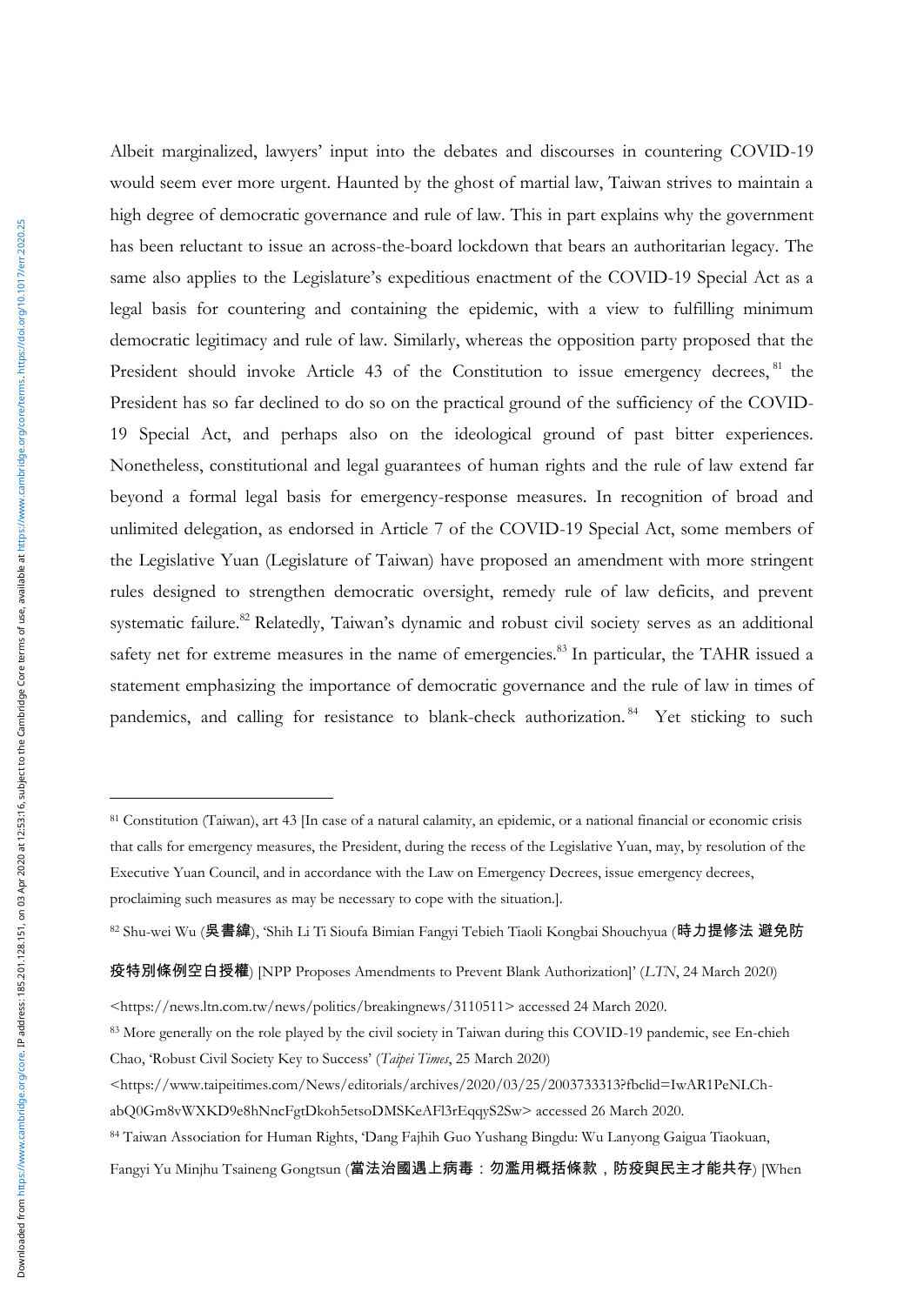formalist understanding of legal safeguards remains inadequate. A broader socio-political mechanism that involves different stakeholders to ensures constructive deliberation and challenges seems desirable.

Taiwan's experience should also be read together with the dynamics of global health governance. Despite its alleged failure, the WHO continues to play a key role in providing guidance, expertise, technical assistance, a collaboration forum, and personnel and practical tools, especially when the entire globe has been affected by COVID-19.<sup>85</sup> From Taiwan's perspective, meaningful participation in the WHO has been of the highest priority in its foreign relations, both for political reasons and for public health concerns. However, there is growing resentment against this organization due to the sense of exclusion and the belief that is shared by, at least in part, some Taiwanese that this organization uncritically takes positions that are overly favorable to China. Taiwan's skepticism toward the WHO and its relationship with China have driven the country's precautionary approach to coping with COVID-19. For the moment at least, the WHO seems to have lost its legitimacy and authority in global health governance and, subsequently, its charm for the Taiwanese people. Taiwan's experience may further fuel the existing momentum in favor of a global call for WHO reforms.

The changing global order represents yet another context by which to expound upon Taiwan's actions in fighting COVID-19 and its pursuit for health diplomacy. The growing influence of China in international organizations is due in part to the U.S.'s turn from multilateralism to bilateralism, in particular under the Trump Administration.<sup>86</sup> Because Taiwan is at the forefront in containing the transmission of COVID-19, as well as China's expansionist ambition, a close

<sup>86</sup> Kurt M. Campbell and Rush Doshi M, 'The Coronavirus Could Reshape Global Order: China Is Maneuvering for International Leadership as the United States Falters' (*Foreign Affairs*, 18 March 2020)

Rule of Law Meets Virus: Don't Abuse the General Clause so that Epidemic Prevention can Co-exist with

Democracy]' (*TAHR*, 18 March 2020) <https://www.tahr.org.tw/news/2622> accessed 24 March 2020.

<sup>85</sup> See generally Armin von Bogdandy and Pedro A Villarreal, 'International Law on Pandemic Response: A First Stocktaking in Light of the Coronavirus Crisis' (2020) MPIL Research Paper Series 7/2020

<sup>&</sup>lt;https://papers.ssrn.com/sol3/papers.cfm?abstract\_id=3561650> accessed 27 March 2020.

<sup>&</sup>lt;https://www.foreignaffairs.com/articles/china/2020-03-18/coronavirus-could-reshape-global-order > accessed 26

March 2020. On a related note, China has even been exploiting this COVID-19 outbreak to undermine democratic

systems and push its propaganda against the US. See Peter Rough, 'How China is Exploiting the Coronavirus to

Weaken Democracies' (Foreign Policy, 25 March 2020) <https://foreignpolicy.com/2020/03/25/chinacoronavirus-propaganda-weakens-western-

democracies/?fbclid=IwAR0OHtEP6swVob\_aZIcl0O3RA4OqXxllkw2o\_2EQx8nP7USCnnK6tQZLX1E> accessed 27 March 2020.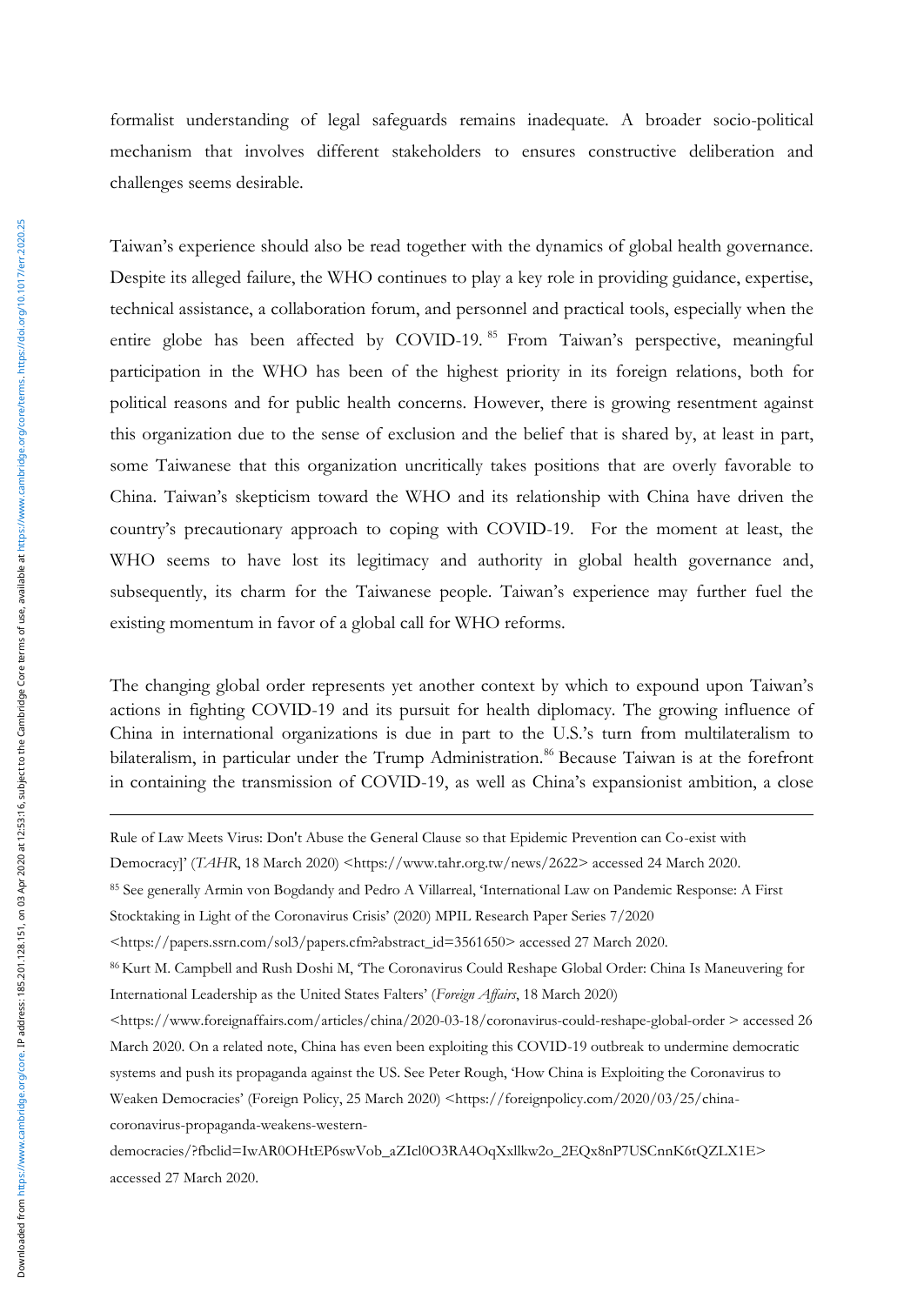bilateral U.S.-Taiwan collaboration is natural. On March 18, 2020, the U.S. and Taiwan issued a joint statement to strengthen their consultation and cooperation in combatting COVID-19.<sup>87</sup> This joint statement is of practical and political importance. Practically, it reflects the two sides' wish to pursue closer collaboration; politically, after the U.S. switched its diplomatic relations from Taiwan to China, it marks the first time that the Taiwanese Minister of Foreign Affairs signed an agreement or issued a statement with a U.S. authority, albeit still through the American Institute in Taiwan.<sup>88</sup> In addition, the compelling need for cooperation in addressing the global COVID-19 crisis and for sharing experiences and information have similarly been felt by other countries.<sup>89</sup> Leaders in Western countries have voiced their support for Taiwan's participation in the WHO,<sup>90</sup> signaling yet another wave of contestation against international public authority. Is multilateralism in free fall in face of this global public health crisis?

## **IV. Conclusion**

The global COVID-19 crisis has driven governments worldwide to adopt exceptional measures to address imminent threats that may bend or break fundamental legal principles and constitutional guarantees in the process. While Taiwan has done an extraordinary job in response to this grand challenge, it is not immune from this dilemma. Drawing from the lessons of SARS and COVID-19, how do we reinvent the administrative state and ensure an adequate governance framework that safeguards core human rights and legal principles in cases of public health emergencies?

To begin, democratic governance and open society are cornerstones, not only for the state of normalcy, but also for the state of emergency. Congressional oversight and the principle of legal reservation remain the first gatekeepers and the foundation for safeguarding the rule of law and human rights. The COVID-19 Special Act, regardless of its controversial open-ended delegation,

<sup>87</sup> U.S.-Taiwan Joint Statement (n 51).

<sup>88</sup> ibid.

<sup>89</sup> For instance, the European Commission, through its Economic and Trade Office Taiwan co-sponsored collaboration with the chief research institution of Taiwan, Academia Sinica, with a view for earlier control and containment of this pandemic through joint-research. Filip Grzegorzewki,

<sup>&</sup>lt;https://twitter.com/grzegorzewskif/status/1240212023394422784> accessed 21 March 2020.

<sup>90</sup> 'Taiwan: EU Supports Taipei's Bid to Join WHO' (*Stratfor*, 31 Jan 2020)

<sup>&</sup>lt;https://worldview.stratfor.com/situation-report/taiwan-eu-supports-taipeis-bid-join-who> accessed 26 March 2020; Ben Blanchard and Yew Lun Taiwan, 'U.S. Increases Support for Taiwan, China Threatens to Strike Back' (*Reuters*, 27 March 2020) <https://www.reuters.com/article/us-taiwan-usa/u-s-increases-support-for-taiwan-inrecognition-battle-with-china-idUSKBN21E0B7> accessed 27 March 2020; 'Japan PM Abe Calls for Taiwan's Participation in WHO as Coronavirus Spreads' (*Kyodo News*, 30 Jan 2020)

<sup>&</sup>lt;https://english.kyodonews.net/news/2020/01/cff2af87f289-abe-calls-for-taiwans-participation-in-who-ascoronavirus-spreads.html> 26 March 2020; Chase W. Nelson, 'COVIS-19: Time for WHO to Reconsider Its Stance Towards Taiwan' (2020) 579 Nature 193.